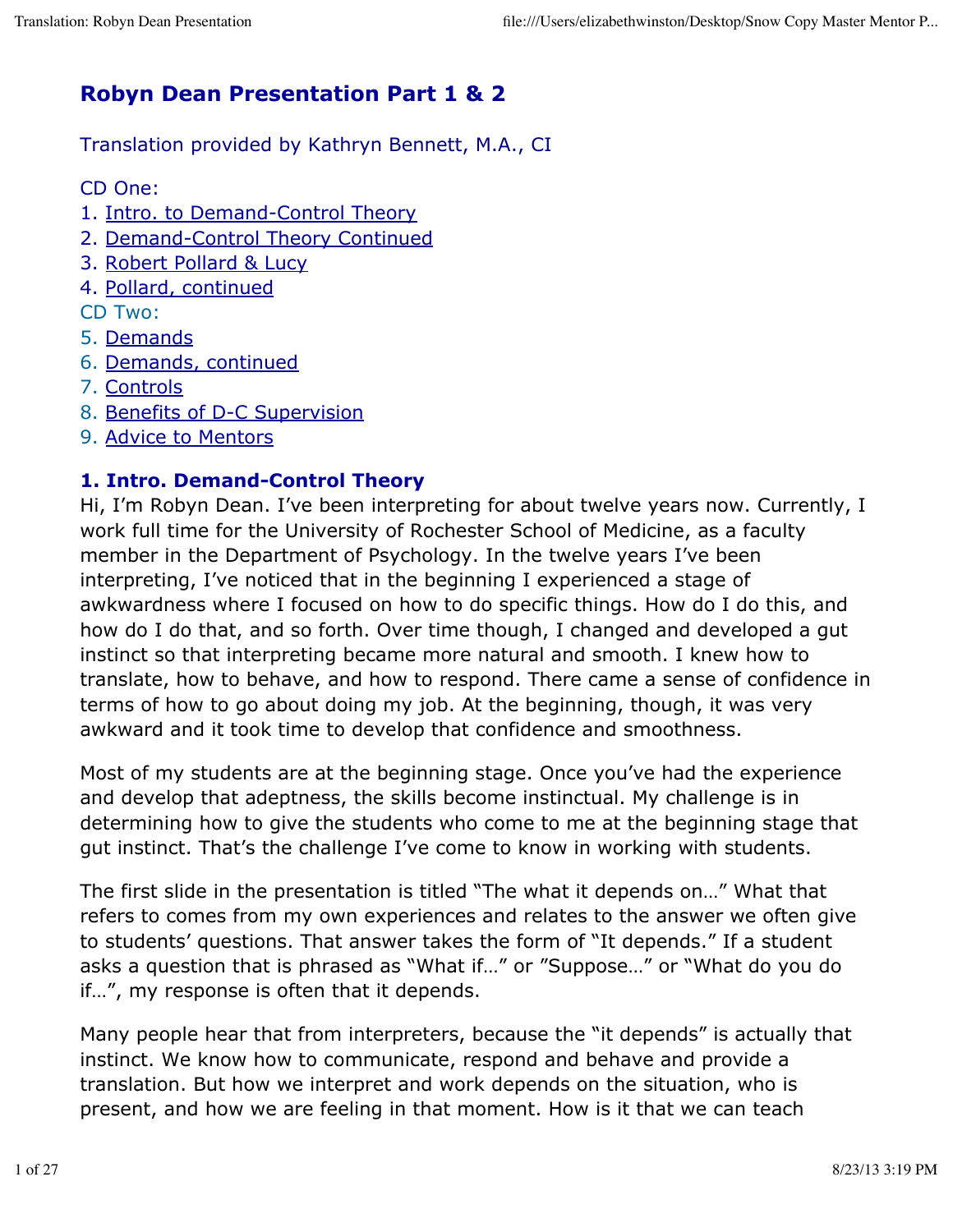students all of that? Doing so through just experience is not sufficient. I feel on the job experience is a good teacher, but it can also be dangerous. Our challenge is to teach our students through direct instruction that gut instinct or that "it depends" concept.

Frequently, a student will approach me and refer to language or culture in this context. Really, my feeling is that language and culture are not equivalent to the "it depends" concept. "It depends" is not about language and culture because these do not change. Of course, language and culture evolve over time. Within one hour of an interpreting job, however, the language and culture don't change. The "it depends", then, given that context is not about language and culture.

When we say that it depends on a number of different factors, those factors are not about language and culture. What are those factors, then, and how do we teach them to students? How do we help them develop a greater understanding of what to look for and discover in their work, what to analyze and what to change? Our plan is to teach students a framework for the "it depends," as well as a theory about interpreting and supervision. Let me take a moment to explain the signs that I've selected.

Translation generally means the written word; that is, one written language translated into another written language. In the context of interpreting, this may not be the most appropriate word to use. But I want to avoid any confusion that the word interpreting might lead to because the term interpreting for us conjures up the idea of cognitive processing, what happens in our minds as we attach meaning to something, and so forth. I prefer the term translating and use that to mean the process of hearing something, processing that, and then the sign output that follows. Or, it could also be receptively taking in what is signed, processing it and the spoken words that follow. The English word "transpose" is interchangeable with translation. There is another sign that I generally use, which is supervision. Really, this is the same thing as mentoring. I use the term supervision based on the psychology department and other fields who prefer this word. These are the terms I generally use and I just wanted to make you aware of that.

The next slide is a quote from Claude Ramy. This is a really wonderful quote and I'd like us to read that quote now.

"Interpreting is more than transposing one language to another. It is throwing a semantic bridge between two people from differing cultures and thought worlds."

It's interesting…Remember when I talked about "it depends" and the relation to language and culture. It does depend on those, but there are other factors that come into play. One of them is the concept of "thought world," or what that person's reality is. When that person arrives to the interpreting assignment, what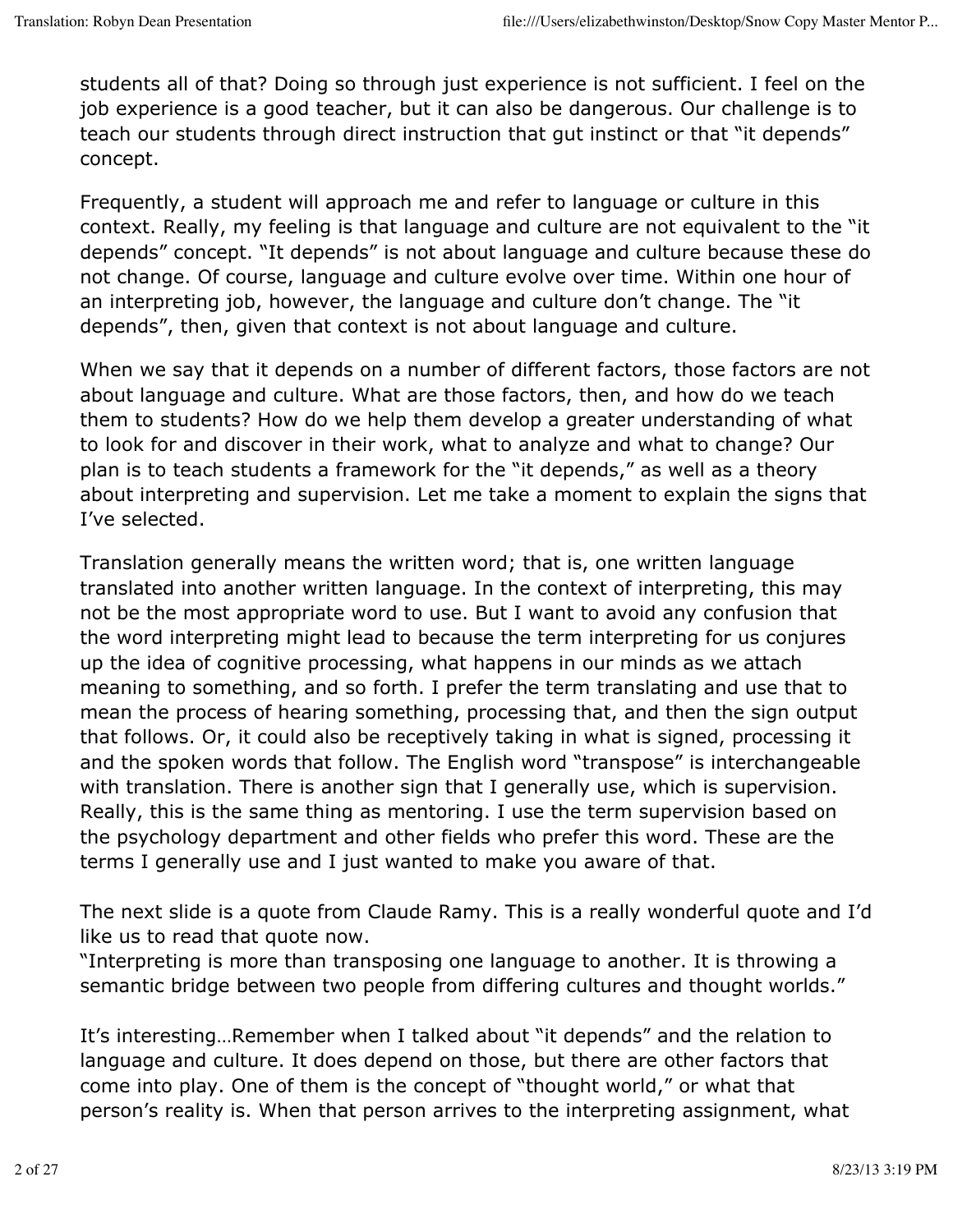they are feeling or what they might have experienced just prior to arriving are all a part of their thought world. Their experiences growing up also encompass thought world. If you are interpreting for a doctor, for example, one can ask what their thought world would be. The doctor might be trying to juggle the demands of being a business person as well as a physician. The doctor may be thinking to himself that while he really cares about people, he also has another patient waiting and is dealing with a lot of stress and pressures. It's not their culture; it's not their language. That's not what it is about. Rather, it's about their thought world. That is why I really like that quote.

When someone asks us what our job is, to answer that we are an interpreter is really not enough. Even to include that we facilitate communication between people from two different languages and cultures does not suffice. Really, it involves so much more than that. So, that's why I like the concept expressed in the quote. It entails figuring out what each of the two people are thinking and then trying to facilitate between them, so that they can link together. In addition, there is our own thinking to factor in. While we are facilitating between the two people, we are also conscious of what our own thought world is. All of those things are what interpreting is all about, not just language and culture. Yes, "it depends." But, depends on what? That's what we are going to cover in a lot of detail today - what it depends on.

If you are going to become a supervisor or mentor, a student might come to you and ask for help. Our advice to them usually takes the form of examples. That can be a really good way of teaching. But can the student generalize from that example and apply it to different situations and contexts? Or are they likely to be so focused on the narrow view of just that example? So that when they go out and work, they have such a narrow understanding, they are only able to apply that knowledge to those specific examples.

I'm not sure if they would be able to have a broader understanding. Our challenge is to help students to think not just of the specific example or situation, but rather the concept behind it and why something has been done that way. When we only use examples, students may not be able to understand the theory behind the information and that restricts them. In the lecture today, I'll be talking about our theory and how it helps students to broaden their understanding. It will help you, as well.

The concept we are talking about today is not something that is brand new. It's been going on in the interpreting field for years and years. Now, though, we can provide language and words for the concepts. When we attend workshops, there often comes a point where we have an awareness where there is something we might have always known, but were not really able to articulate. This gives us an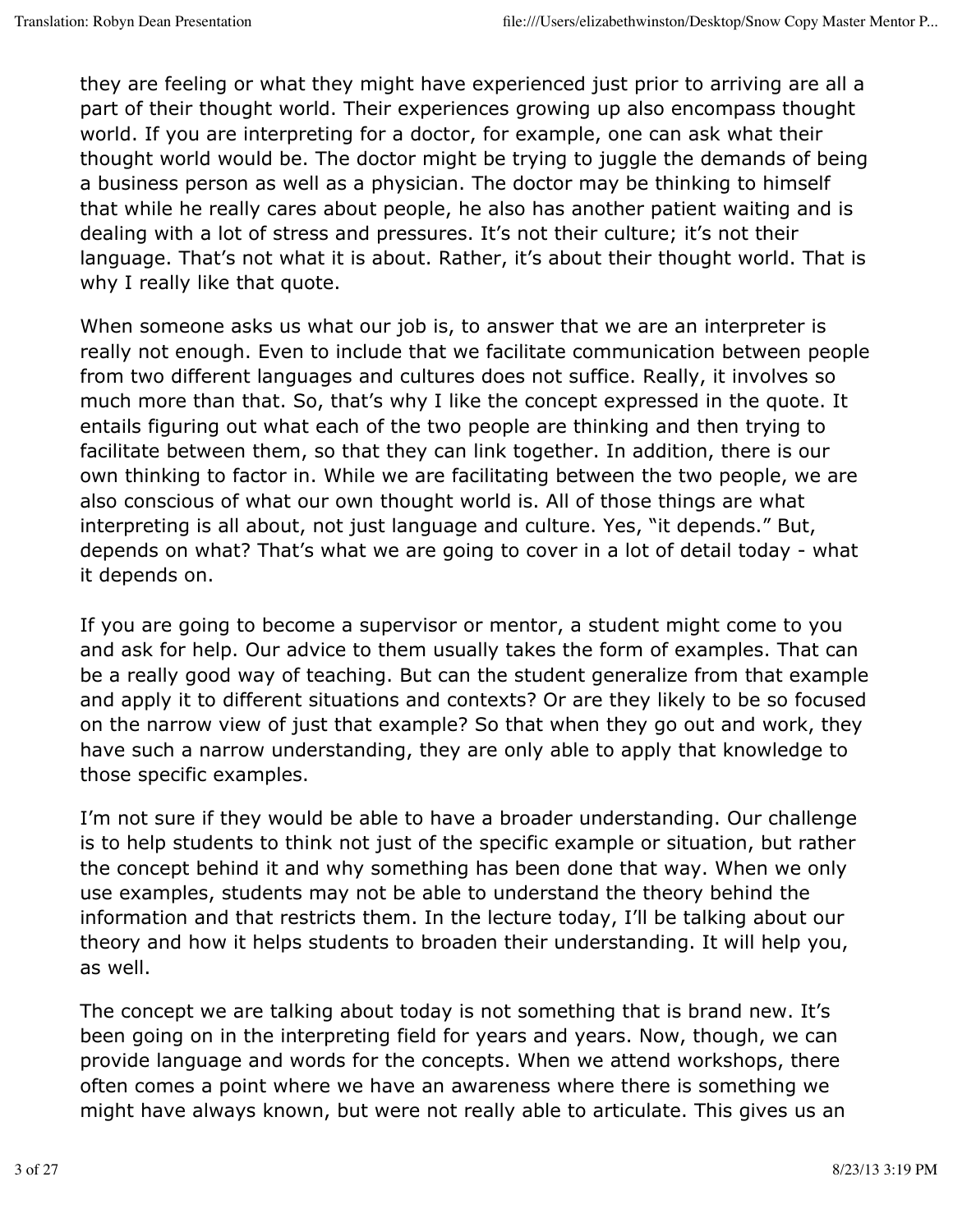ability to talk about what we've always known at an instinctual level. We can provide the terminology, which is demand-control. This helps an interpreter to be able to express their behavior and the cognitive processing that occurs, as well as to analyze their behavior, what they are doing and what is happening with the people involved. We will be providing the language for you to be able to do that. In addition, it will help students broaden their thinking and knowledge and understand the theory on which it is based.

Let's say you have a student who comes to you and asks how something is signed. That happens a lot where students want to know how to sign something. That's not a question for which I can give a definitive answer. My response instead is that it depends. We know on our own gut instinct level that it depends on several factors. I would like to propose today that it depends on four things. The first is the sentence itself. By this, I don't refer to the meaning behind it, but the actual sentence itself. Secondly, how something is signed also depends on the environment. This includes the setting and the purpose of the interaction. These may differ, for instance, if it is a doctor's office or a legal setting. Environment is essentially where we are in that interaction. The third factor is the relationship between the people present and the dynamics that are involved in that particular situation. This includes taking into account whether the people know each other well or how well we, as the interpreter, might know those people. The fourth factor in determining how something might be signed is how we feel about our interpretation and what is happening in the interpreting situation. It's also going to depend on our cognitive processing, the words we select, and the meaning we create from what we see and hear. All of these factors together will determine our translation.

back to top

#### **2. Demand-Control Theory, cont.**

Before I identify each of the four factors that describe the theory, I'd like to give an example first. The next slide is entitled "How do you sign…?" If you look at the slide, it addresses how to sign the phrase, "What's going on with you?" Well, there are quite a few things to think about in just considering that translation.

First of all, we must consider if we can understand the meaning completely and if we have full access to what the person is saying. For instance, if the person is speaking clearly or if we are able to hear them adequately. When we think about if we are ale to do our job, the first thing to consider is the access to the raw material itself. Did we hear that message? As a second consideration, let's say we are at a doctor's office, would that phrase be signed in the same way? The phrase "What's going on with you?" in this instance at the doctor's office might be signed "What's wrong?" or "Why are you not feeling well?" or "Why have you come to the doctor's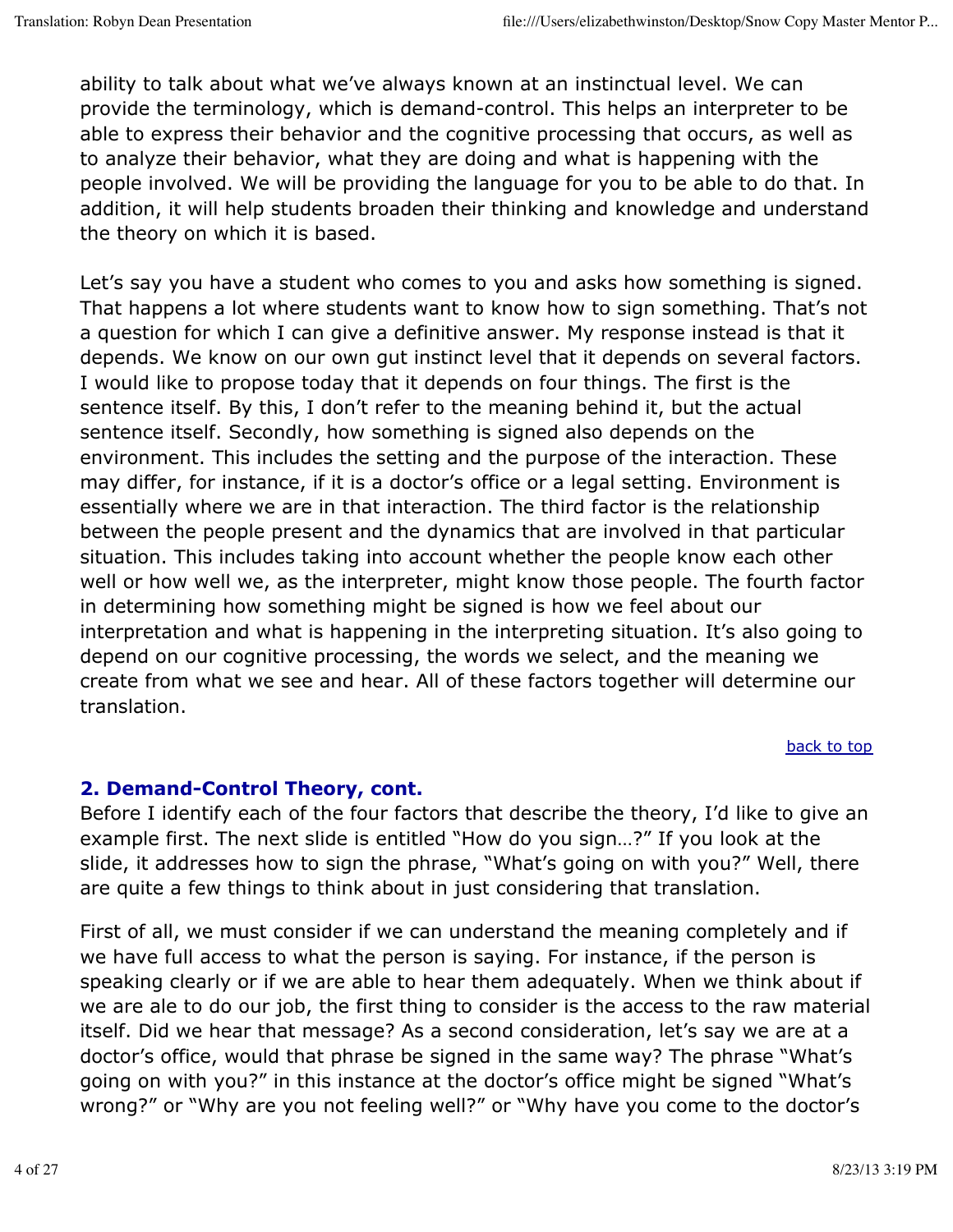office?" There are a lot of different possibilities. Perhaps the person has come to the doctor's office several times and this is a follow up appointment. As such, the phrase might take the form of "How have you been doing so far?" So how you choose to sign that particular English phrase could be in many different ways. Another factor to consider in terms of the sign choices to be made is relationships. The phrase might be signed as an informal "What's up???" But, if the parties involved are a mother and son, the translation would not be this casual, informal interpretation. Rather, it would take on a more intimate tone. Oftentimes, people use the term register, which is a perfectly acceptable concept that relates to the idea of relationship. In addition, my tendency is to have my own questions in my mind. Perhaps I interpret for that person a lot...So, a question to ask ourselves is what is the relationship between these people.

The last factor is something that most interpreters don't think about, but which can very much impact our interpretation. Let's say, for example, that in the interpreting situation, I am feeling something similar to one of the people present. For instance, the situation is one where I have interpreted often so the participants are all familiar with each other. The hearing person expresses concern for the Deaf person, noting that they don't seem to be themselves that day. And I, too, have noticed that there is something different about the Deaf person. I have an awareness that there is something going on and have the same feelings as that hearing person that I'm interpreting for. In the back of my mind, then, I'm thinking the same thoughts because I can see that there is something wrong. My translation, therefore, will be different. My awareness, my body language, my facial expressions, will all change depending on what may be happening in the back of my mind in terms of my awareness level. I might interpret the phrase in a different way in that instance.

All four of those factors that we've talked about are going to impact our translation. It impacts not only our translation, but our behavior as well. Let's say for example, a student comes to you and asks, "Suppose this happens…?" or "What do you do when this happens?" and they want to know how you behave and what your response would be in the instances they describe. My answer to that would be that it depends. And, of course, that leads to the question of wanting to know what it depends on. And that is where the four factors come into play.

For example, let's say you are interpreting in a classroom and the teacher asks you if you would turn the lights off. Do you go ahead and turn the lights off or do you tell the teacher that it's not part of your role to do so? What would your response be? Interpreting students are very curious about these things and want to know what to do. Just as when the question is how to sign something and the answer is "It depends…", when the question is what to do in a situation, the answer again is "It depends…" So, in the instance where the teacher asks you to turn off the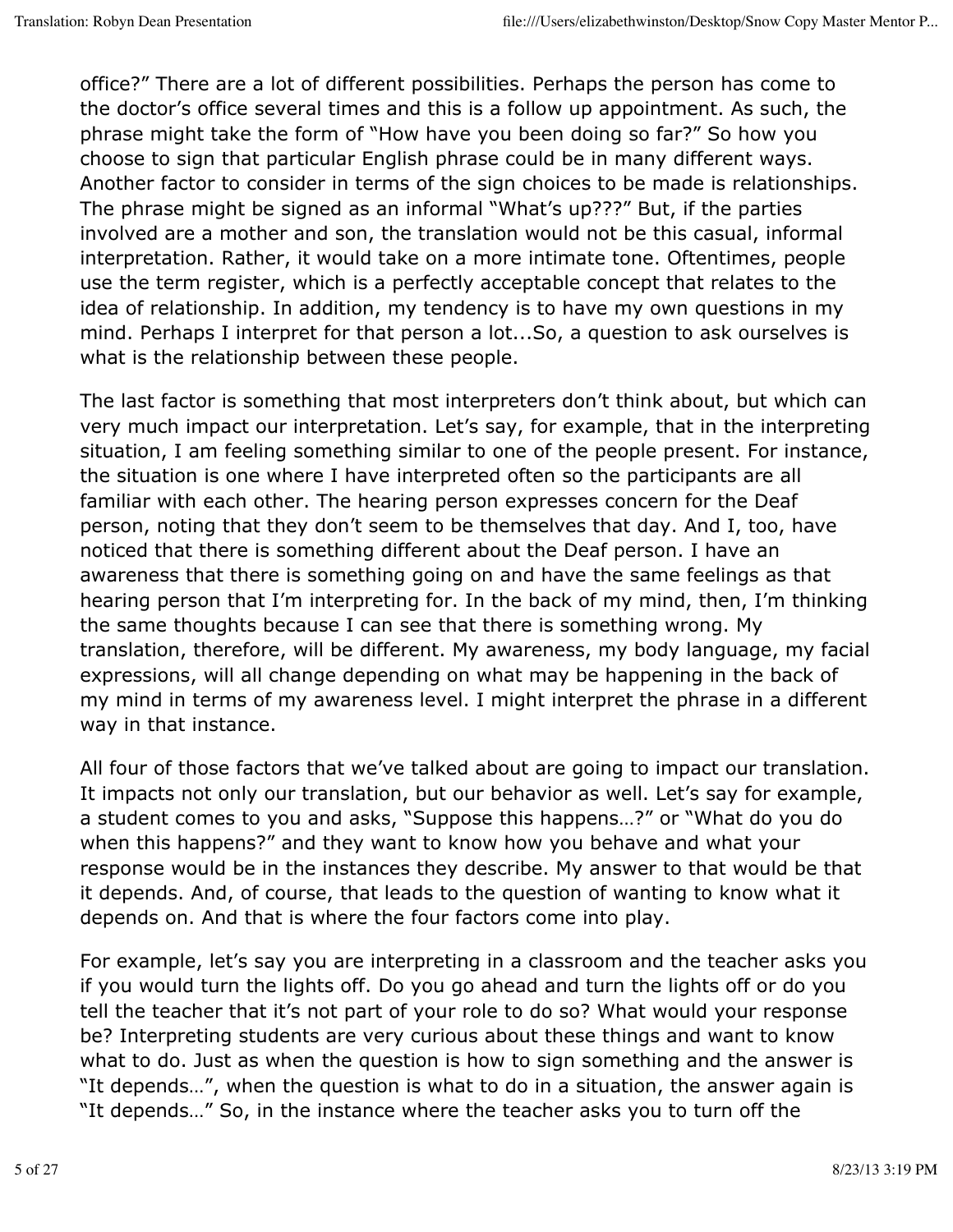classroom lights, as the interpreter quite a few things immediately come to mind in determining how to respond in that situation. One of these is what my relationship is with the teacher. For example, whether we are good friends, or whether this is a brand new teacher who has never had an interpreter in the class before. In the latter instance, if I turn the lights off, perhaps the teacher's understanding of the interpreter's role is that I am there as an aide who can do all kinds of things to help out in the classroom.

Or as a different response, do we choose to use this as an opportunity to explain the role of the interpreter in the classroom and what the parameters will be? Perhaps, though, the student may already be embarrassed by the presence of the interpreter. If we take that time to explain the role of the interpreter, now all of a sudden there is an entire audience of students who are sitting around waiting and watching. The deaf student is all the while becoming even more embarrassed, and I've actually exacerbated the situation. So, in that instance, do I just simply turn off the lights, being over and done with it, taking into consideration the feelings of the Deaf student.

Yet another thing to consider in this situation is where the light switch may be located. If it's right next to you, then it might be easy enough to just turn off. But if the switch was located all the way across the room, maybe it's not a good idea. An additional consideration that would come to mind is that perhaps the Deaf client wouldn't be able to see very well in low light. If the teacher were to ask me to turn out the lights, do I go ahead and do it or do I take into account what that might do in terms of the person's ability to see me? So, that seemingly simple question of what do you do if the teacher asks you to turn the lights off, is not so simple after all. It can be extremely complicated taking into account and weighing a number of variables. Interpreters with many years of experience become adept at handling those kinds of things and considering all of those variables, knowing how to do things by instinct. But a new interpreter doesn't have that. In teaching students our knowledge, skill and experience in that area, we feel that providing instruction on the theory and concept behind how we make decisions is very helpful.

#### back to top

#### **Clip 3. Robert Pollard & Lucy**

Robyn Dean: My reason for wanting to investigate and figure out the theory behind these things comes from what I've noticed in myself as I became more fluid and natural in interpreting. I wanted to know the reason behind how that happened and then how I could transmit that to students. So, I decided to look into different theories about occupational health. One theory that I found is called Demand-Control Theory. It was very interesting to me. Some of it applied and fit well with my research. I'm going to hand the floor over to Bob Pollard, who will be explaining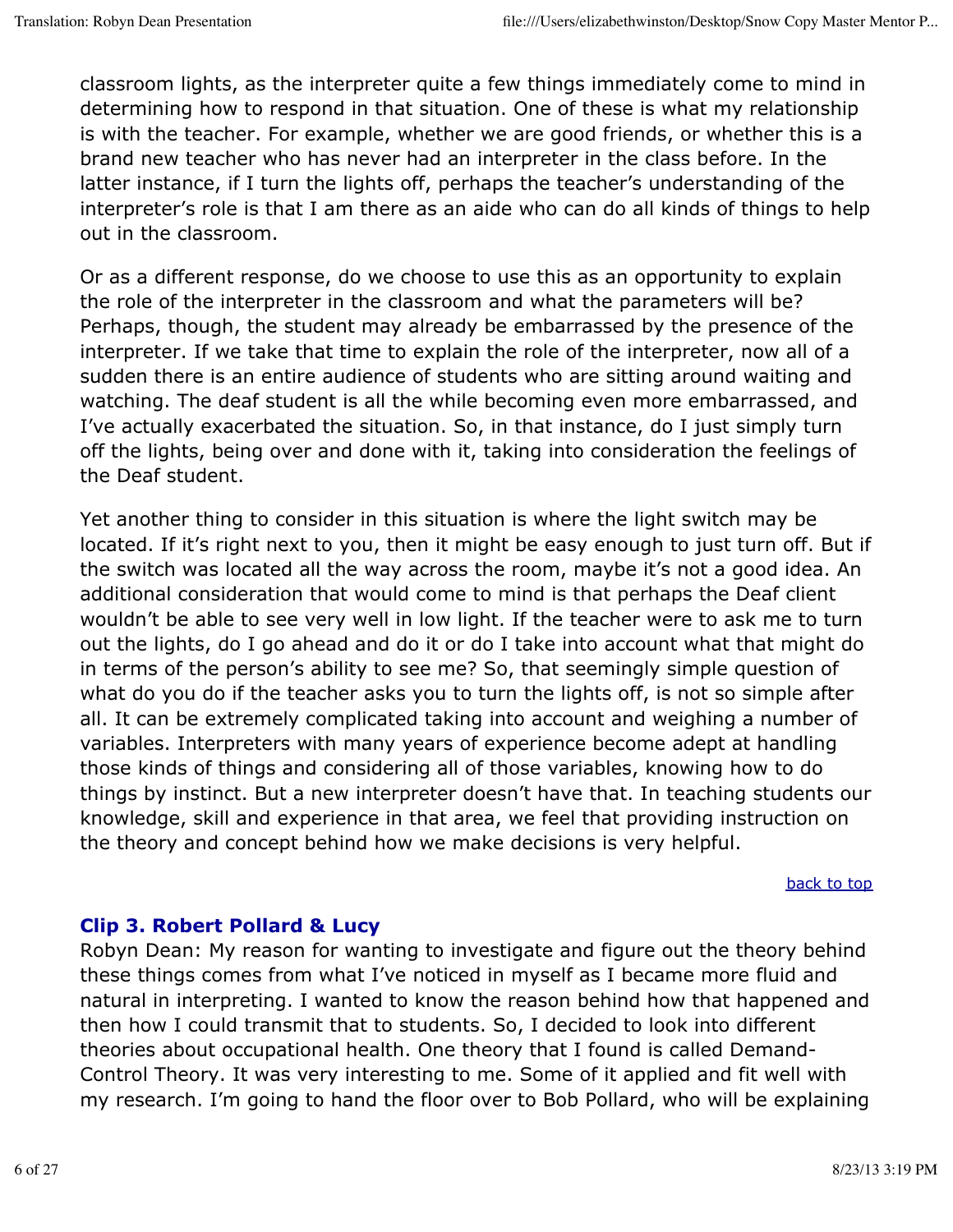about the theory itself, apart from my own application of it to interpreting. Later, I'll explain the theory in relation to interpreting, but for now we'll talk about it in terms of just general work.

Bob Pollard: Hi, my name is Dr. Bob Pollard. I'm the head of the Deaf Wellness Center at the Rochester School of Medicine. I'm a psychologist and interpreter and have worked in the field for eleven years. I'm here today with Robyn Dean. The two of us are working together on different interpreting/interpreter scholarships and research projects, and we're happy to be here with you today.

Many scientists and researchers look at people's health during work, which is termed Occupational Health Research. Their interest lies in the worker's stress, those who are sick often and miss a lot of work and the fact that this is costly, those who have a heart attack, or those who just get fed up and then quit. It's quite important to study occupational health. There are many different theories in the research of this field of study. One of them that Robyn found in her research that we think is important to interpreting is demand-control theory. I'd like to spend some time talking in depth about Demand-Control Theory, but separate from interpreting. We'll apply the theory to interpreting later in the presentation. I just want to talk in general about Demand-Control Theory.

This theory was developed by a man named Robert Karasek. His partner throughout the research has been Tores Theorell. The two of them have published many research articles about Demand-Control Theory. They've been interested mainly in people who've had heart attacks, died or quit their jobs. They studied what kind of job stress led to these dire events or perhaps excessive absences from work.

In the 1970's, psychologists were studying stress in general. There were a lot of differing opinions about how best to think about stress. Different camps viewed stress in different ways; some believed it was a psychological issue, while others considered it a pyschological-physiological issue. During that time, there was also a lot of discussion about job stress. This included what kinds of job stresses existed, which jobs were inherently stressful and which were not. There was quite a lot of discord about this issue. Karasek and Theorell gave this a lot of thought and soon developed a new idea. They began working on it and recognized that it wasn't just the job itself that was stressful or not, but that it was also dependent on the worker.

At the same time, there was also a popular movement which directed, for example, that if a job was very stressful the walls should be painted a different color to help workers relax. Or, if it is a very noisy environment, changes should be made to reduce the stress on the worker and so forth. And sometimes, that was marginally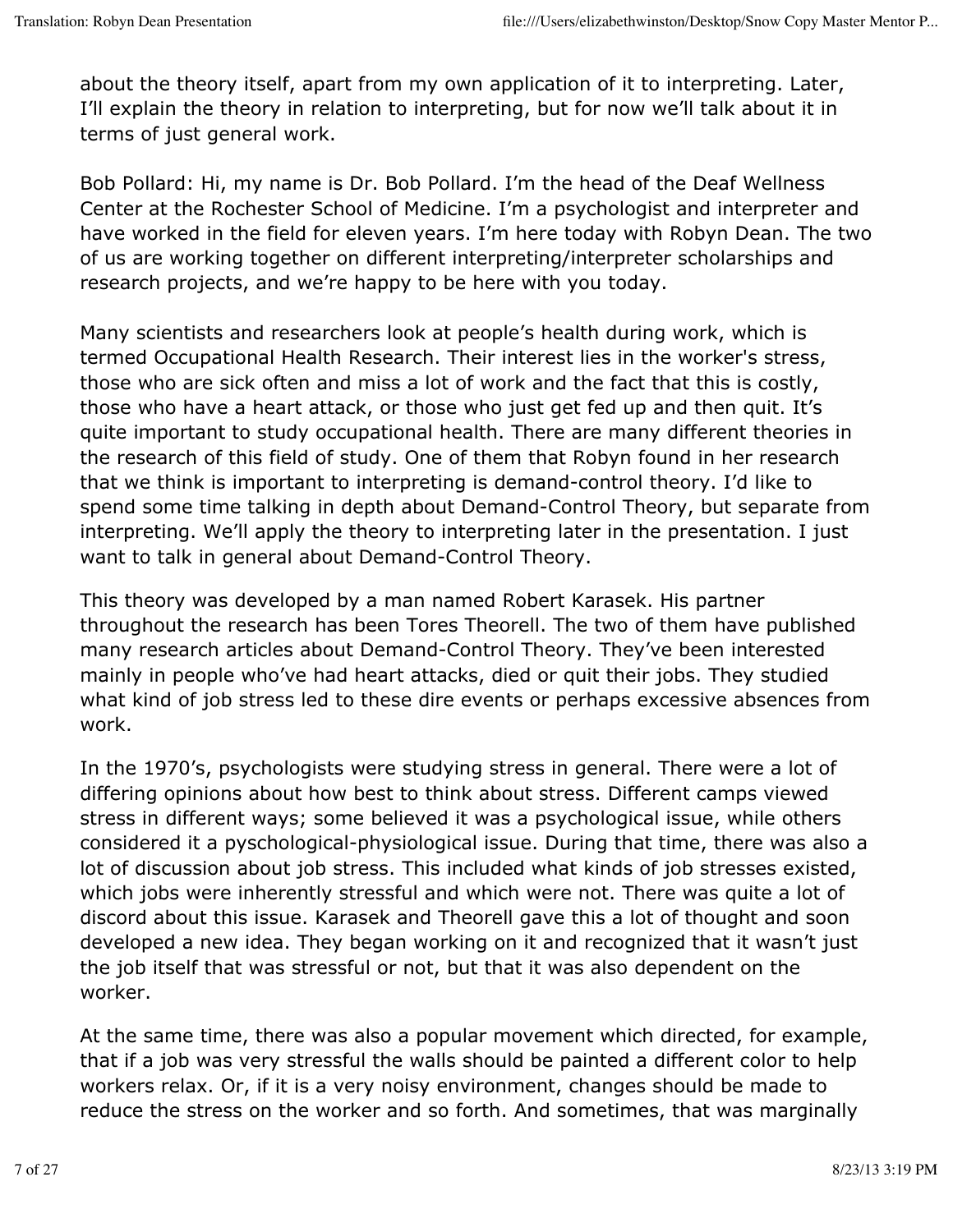successful. But research proved that these changes didn't create a dramatic change in a worker's health, or the number of absences, or their likelihood to quit their job. There was something more to it than just these aesthetic changes.

Karasek realized that it wasn't just the environment or the job itself that was stressful, but that we must also consider the worker and how the two things interact together. It may be that the worker is just not the right person for the job. Or, perhaps the job has many stresses, but you have a wonderful worker who is extremely skilled and knowledgeable and they experience no stress at all and actually enjoy the job. Another person, however, may not be ready; they don't have the training or skills. You put them in that same job and the stress is enormous; they have a heart attack or they quit, and so forth. So, it's not just that we analyze the job itself. When we look at the worker in that job taken together then we can analyze the stress. That was Karasarek and Theorell's big, new idea.

The two of them developed new vocabulary to articulate and explain this new idea. The first word that we'll use throughout the presentation is "demands." Demands, in essence, means what that job asks me to do, or what the job requires of me. Or, what challenges are involved in that job. I'm not talking about the worker yet, just the job.

The second important term is "controls." Controls refer to the worker. What things does the worker bring to the job. Maybe they bring skills, or education, or their strengths; it could be anything really. Controls means essentially what the resources are that the worker brings to the job. How can I apply my resources to the demands, thereby creating a fit, ideally a good fit, so that the demands the job requires and the resources that I have merge together in a satisfactory way? If they don't, therein lies the problem.

To sum up, Karasek and Theorell's Demand-Control Theory, which they developed in the 1970's, was a new interactional way of assessing and analyzing jobs and job stress: the job being the demands and the worker being the controls. In bringing them together we could then analyze the stress involved.

The next slide shows a graph which illustrates Karasek and Theorell's theory. I'd like to use this to show the theory visually. The demands of a job can be very low and will then fall in the lower left quadrant of the grid. Or they can fall anywhere along a spectrum to the other end where a job would have many demands and high requirements. In much the same way, controls can also be very minimal or the worker can come to the job with a lot of resources and having high control. They may have a variety of strengths and controls available to them to respond to the demands of the job. So that's just a simple graph that creates four quadrants to show different kinds of experiences within different jobs.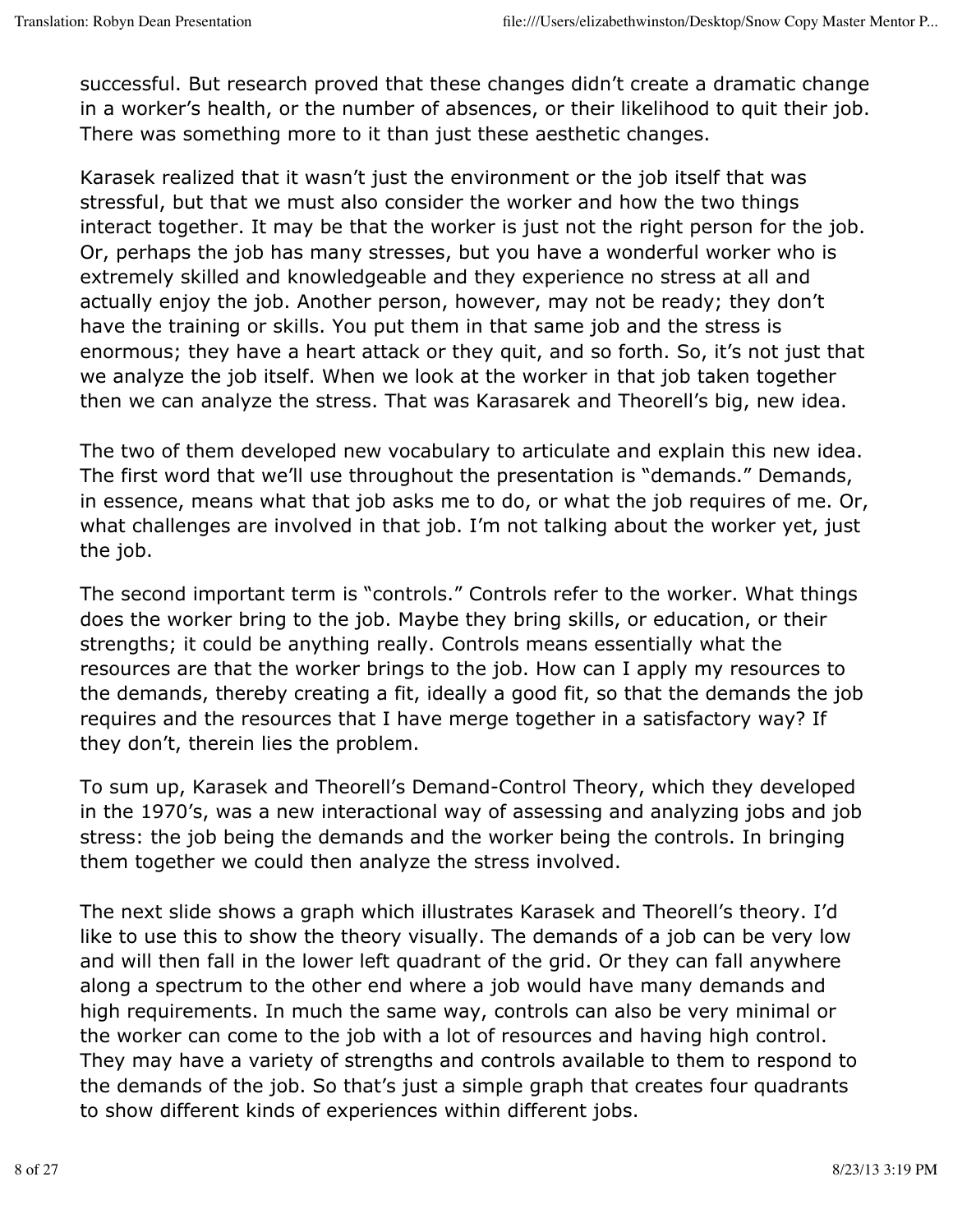I like to give a few examples about different job experiences that may apply to the different areas within this grid. So far we've being talking about job stress. When you think about stressful kinds of jobs, what comes to mind? When we teach students, they always come up with some really fun examples. One of them… do you remember the Lucille Ball Show? Maybe you don't know of it, but many people know of a famous episode in which Lucy gets a job in a candy factory on the assembly line. In the very beginning, the candy starts coming down the conveyer belt very slowly. I think it's that Lucy is responsible for wrapping paper around each piece of candy, something very simple like that. So, as the candy is coming slowly along, she's wrapping each piece and this seems to be going very well. And then something happens that causes the candy to start coming faster and faster. And then she doesn't have enough time. The supervisor is really mean, a bully, and watching her like a hawk.

[10:58~13:00 footage of Lucille Ball episode]

back to top

# **4. Pollard, cont.**

In this example, Lucy has limited control. She couldn't control the speed of the candy down the conveyor belt. There's not much she could do about that because it was in someone else's hands. Also, there was no other way to wrap the candy. Lucy's choices were really limited, so she had limited control. And the demands were really starting to pile up. As the candy got faster and faster, the demands were steadily increasing. Lucy's experience looked like Area II on the grid because the demands were becoming higher and higher and Lucy's control was minimal. In that situation you'd experience high job stress.

All jobs with high demands are not necessarily stressful. That was an important part of this new theory. Many jobs have a high demand level. For example, police officer, college professor, fireman, lawyer, doctor, and so forth. Many jobs have a high number of demands. But, all of those professions that I just named are not necessarily stressful. Some days, yes, the person will experience stress. But just because you are a doctor, or lawyer, or professor, or fireman, what have you, doesn't necessarily mean there is stress. If you study the research, those are not people you would necessarily say are high stress individuals, or people who would be likely to have a heart attack and the other events we talked about before. Those are people who love their jobs.

Just because the job has a high number of demands does not automatically mean that person will experience burnout. And that is because job demands alone are not enough for analyzing job stress. You have to analyze the worker, i.e. the controls, as well. Of course, a doctor or lawyer or teacher, etc. have a lot of controls. They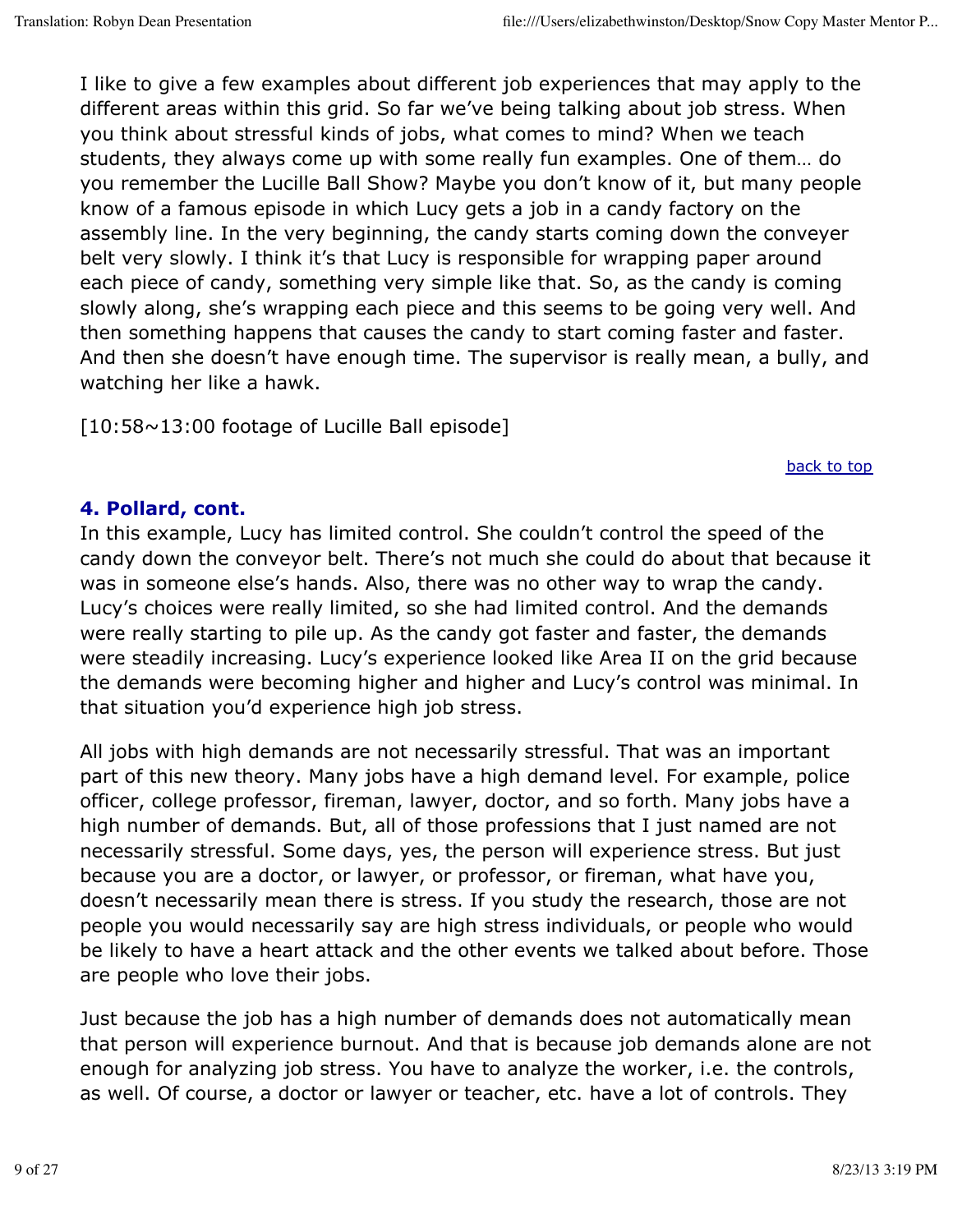have a lot of power in their jobs to make decisions. They are well educated and have had experiences that prepared them well for their work. So, even though the job has high demands, if there have been enough resources put into place, enough controls established, then they equal each other out and the job will not be stressful.

Area I of the grid where there are high demands in conjunction with high controls becomes what Krasek and Theorell termed "active jobs." The research discovered that the group of people in Area I are the most healthy and who enjoy their jobs the most. Those with the worst health and experienced the heart attacks, death and so forth that we talked about are the people in Lucy's situation. Those are the people we regularly identify as experiencing stress. The people who are in a job that has high demands coupled with low controls. There's one more slightly complicated example.

Let's say that you are a highly experienced, adept boss at a big company like IBM or Kodak or GM. Some kind of corporate, white collar environment. You have an MBA, a lot of experience and education and so forth. Your favorite kind of job, the type which you take the most enjoyment from, is to be a part of company that is not doing well. Perhaps their stock has dropped, they are experiencing financial difficulties, what have you. What you enjoy the most is diving into that company and really getting your hands into it to turn this company around. Remember, you are the boss. So you hire and fire and make all these changes. You are the big decision maker. You change the whole company around and it starts to take off again. Stocks go up, the product improves, and you become the hero. That's the example. Obviously, in this example you have high control. What you are looking for is a company with a lot of existing problems, which translates to high demand. That's what makes you happy. Much like a doctor, or teacher, or police officer, you thrive on a job with a lot of challenges. Many people enjoy high demands jobs, but being well prepared is the key. If you are the boss of that company in trouble, the job has very high demands. You jump in head first and help the company improve, what happens to the demands? You've fixed all those problems and in solving each one the demands are lessened. The company starts to run smoothly; the stocks go up; the problems decline. What happens to your feelings? Perhaps you start to feel bored. As the demand lessens, your skill, power and expertise along with how you value yourself as a person shrinks as well. There's not much challenge anymore for you. So, related to the graph, the demands become lower and your job may move from Area I to Area IV on the grid. You still have high control because all of those things about yourself are still there, but the number of demands has dramatically shrunk. Now, suddenly, demands and control are no longer in sync. When this occurs, people are not happy. And that's the same thing that happened with Lucy. She experienced a conflict in the demands and controls. The example of the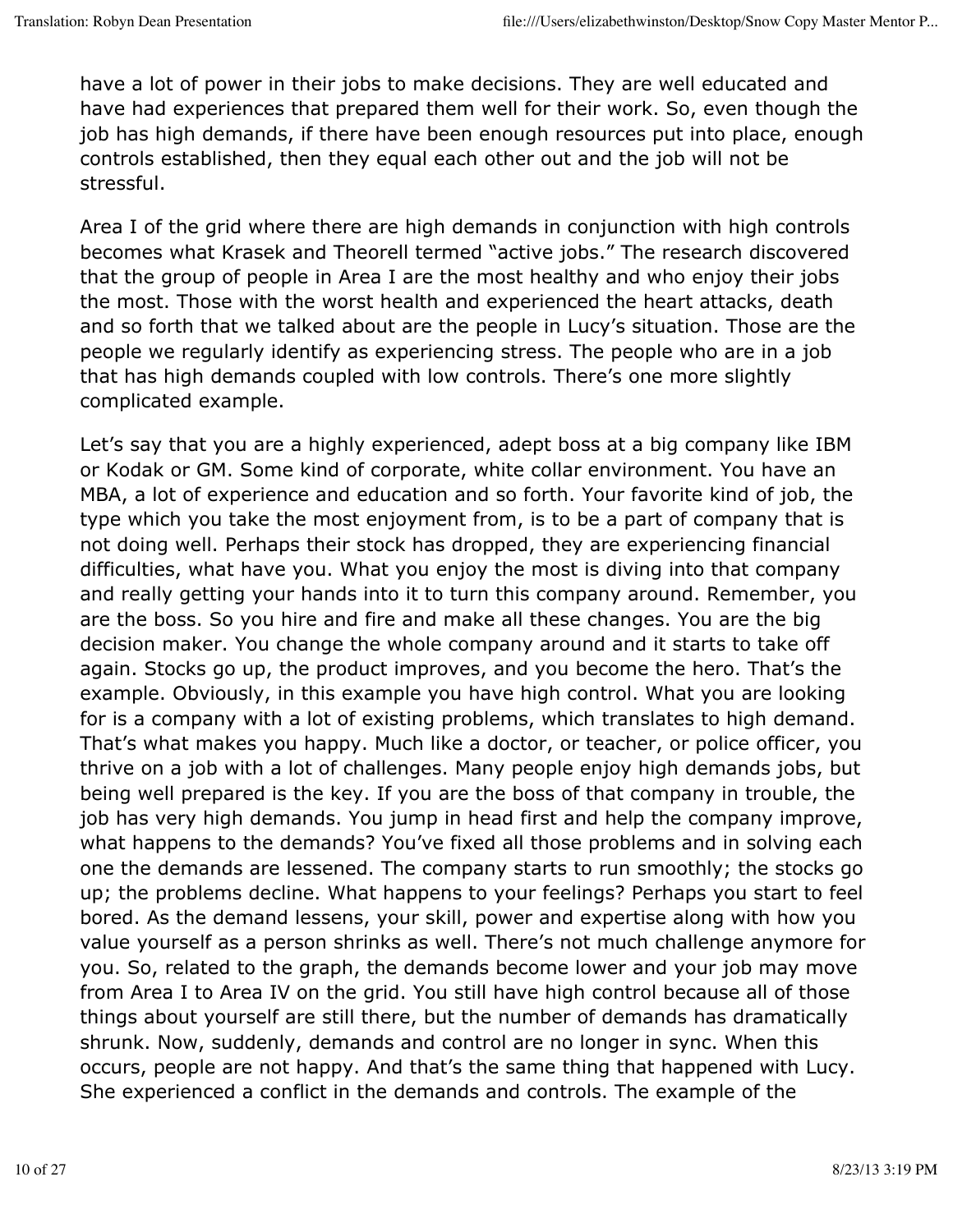company boss is a different situation in terms of what is in conflict, because instead you have high control/low demands. Karasek and Theorell conducted their research and found that those people in Area IV were not happy either. So, maybe you'd quit that job once the company was running smoothly and look for another company that was in trouble.

I've just given you a few examples of different job situations. But, I don't want you to think that when analyzing a job, it's the same everyday. Sometimes, a job situation can fluctuate dramatically, which can impact how a person feels, or their heath for that matter. There is one more type of job experience we can describe. For this, let's use the example of an EMT, which I think stands for Emergency Medical Technician. You live in Dallas, TX and work for a very good ambulance company. You've educated yourself well and have a few years of experience. You're a good EMT. In Dallas, there are people getting into car accidents, small kinds of injuries and things like that. The patients' problems are such that you know how to handle them. You have plenty of supplies, equipment and the latest technology. You receive good training and workshops so that your skills are up to date. And you really enjoy your job. You have high control and the demands of an EMT are serious, but your controls are adequate and match the demands of the job. So, that falls in Area I of the quadrant that we talked about where there are high demands, but also high controls and a job is enjoyed. But then something happens suddenly. Let's say, a war begins and you are called to go to a foreign country as a member of the military serving as a medic. You no longer have the latest in technological equipment. The front lines are closing in and the war is escalating. The weather is horrible; you are no longer amongst all your EMT friends who support you; supplies leave much to be desired, and so forth and so on. All of a sudden, you are in a totally different situation because your controls, your equipment, has diminished. You still have the education and the experience, but now the situation in terms of your materials and resources that you have available to you have suddenly shrunk. Now, you experience all these frustrations. You can look back to your life in Dallas and compare the two situations. In Dallas, you were in Area I; you had high demands, but high controls, too. Now in the war, maybe your demands are even greater. In Dallas, you didn't have people shooting at you. So, your demands are still high, but your controls have really decreased. The result is that it is incredibly more stressful for you than your previous situation.

I want to close the discussion about Demand-Control Theory in the general sense. Next, we'll apply Demand-Control Theory to the field of interpreting. You'll see that interpreting itself, whether or not it is stressful or which area of the quadrant it falls in can be extremely complicated and that's what we talk about next.

back to top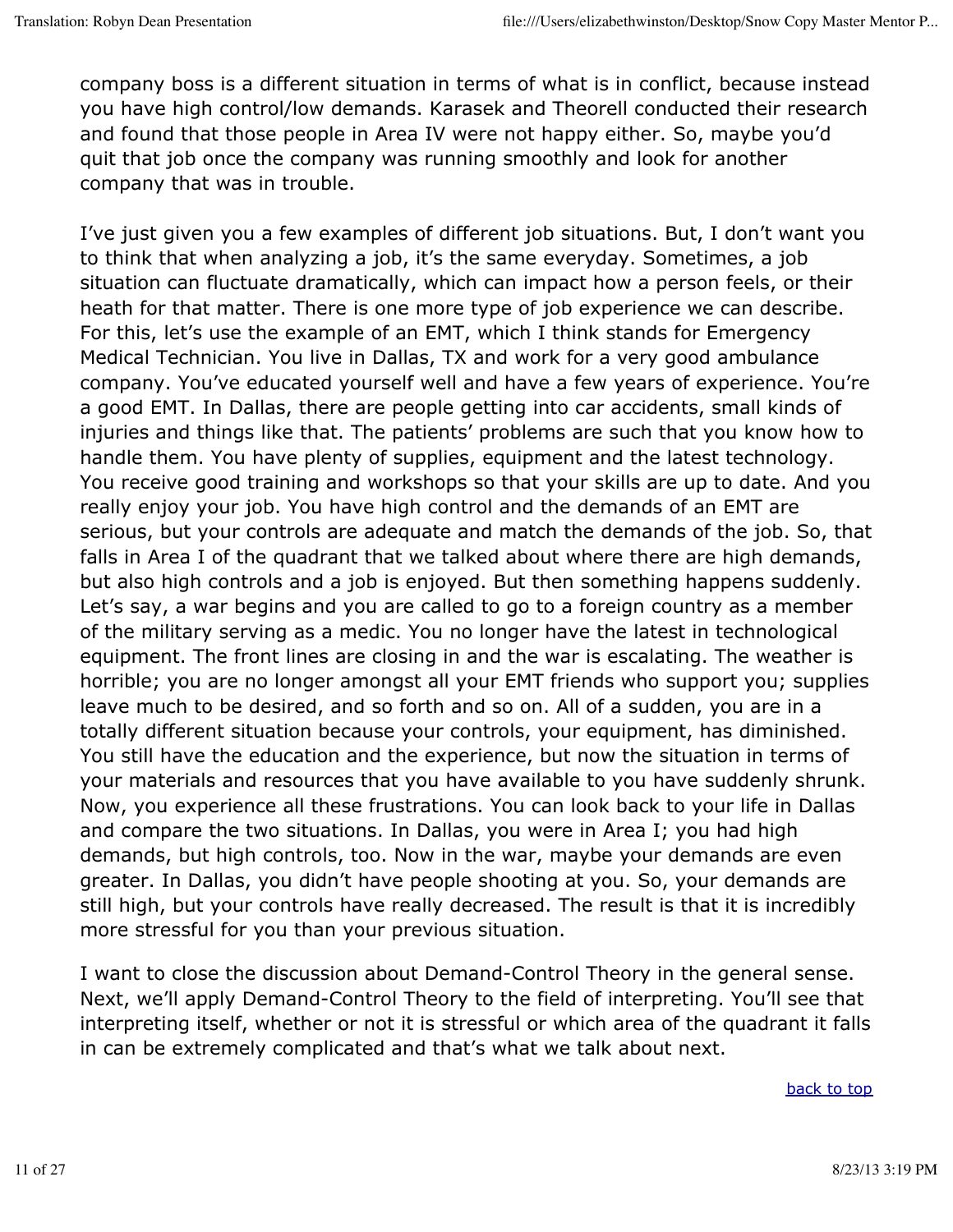#### **5. Demands**

Robyn Dean: I want to clarify one thing before I continue. The sign I will use for demands will be a D that is shaken. I prefer not to use the sign typically associated with that word, but rather this sign. I want to make another clarification before we talk about interpreting. A demand means what that job requires, the influence of the environment, and what that job will then need from me. This includes what knowledge is necessary and what my capabilities need to be. For instance, whether I need to be a strong person, or a thin person, a myriad of different things to consider about what capabilities I need to have. Demands also involve character traits, such as being a sensitive person. I will tell you right now that I don't like the sight of blood. So, should I be a doctor? It's probably not the best idea given this character trait. A fourth consideration is working conditions. For instance, if I'm sensitive to cold, of course, I should not be hired to work outside in sub-zero temperatures. Therefore, when we analyze work, we have to look at those four parameters: what the job requires in terms of knowledge, what capabilities or skills I have, what does it require in me as a person that are associated with traits I've had from birth, and finally if the working conditions fit who it is that I am. These four factors taken as a whole are how we analyze the demands of a job.

It's a good theory that makes sense. So, now let's apply it to the field of interpreting. What are the demands of an interpreter? Well… it depends. Which begs the question, what does it depend on? Several different categories address this question. I want to show a film clip now from the University of Tennessee where Bob Pollard and I went to teach students. We asked them, as interpreters, what their job was. We showed them a picture, which you will also see. It shows a woman lying down and she seems to be sick. There's an interpreter and nurse standing next to each other looking down at the woman. We proposed that the picture was of an emergency room scenario. And then we asked them what their challenges and requirements would be in doing that job. The students brainstormed and came up with a lot of ideas. At this point, I'm going to pause in my presentation so that you have an opportunity to watch and see, in their opinion, what our job requirements and demands are as an interpreter.

#### [ University of Tennessee clip shown 3:31-11:51]

Robyn Dean: Those students were wonderful at coming up with that extensive list of different kinds of job challenges. The first one could be that it is a new role. A beginning interpreter may be unsure of how to handle the situation, for instance. Or the nurse may be working with an interpreter for the first time. That, in and of itself, is a job challenge. Secondly, bad positioning could be another challenge. Perhaps the deaf person is lying down and thus, doesn't have a good view of the people present. Another possibility is that the patient has just been given medication and is now drowsy. Interpreting in that situation can also be quite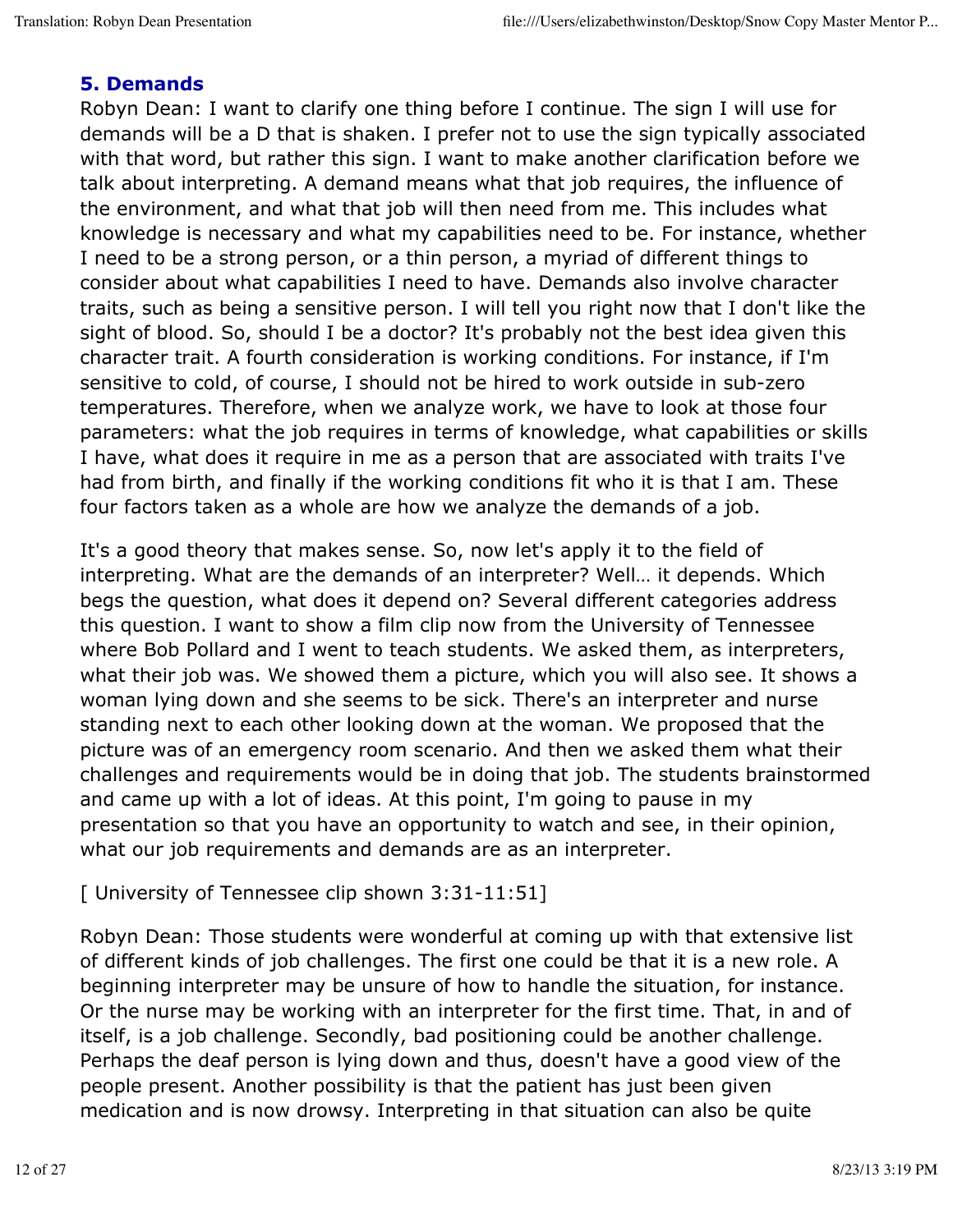challenging. A fourth possibility is that the patient being in a prone position makes it very difficult in terms of signing and seeing clearly. At least for me, I feel that way. Another possible challenge may be the terminology encountered. In this situation, there would be a lot of big, long medical terms and one can have a feeling of not really being very sure of those things. Yet another challenge might be the fact that the situation involves some kind of trauma.

Something terrible has just happened. They may be thinking to themselves that something is wrong with them, that they are very sick and they are going to be feeling nervous and panicky, all of which will impact our job. Maybe their signing will not be clear, they may be easily upset, quick to cry or the like. That will definitely impact our work. In addition, perhaps the family is nervous as well. The presence of an interpreter may be difficult for some family members who are used to being the one that interprets for their child. They may take affront to the fact that there is an interpreter there now. Plus, maybe I am sensitive to the sight of blood or I don't like to have to see other people experience pain. Or, perhaps I was involved in a car accident at some time in my life and seeing all of those things brings back vivid memories of my own experience. That will impact my work as well. Also, emergency rooms are generally crowded and noisy with really bright lights, which will impact you, too. You are trying to interpret amidst the chaos of people running this way and that, all around you, and that will make a difference in your interpreting. In addition, many people are coming in and out to see the patient, including doctors, nurses, nurse assistants, clinical technicians and so forth. Not being familiar with that environment and all of the people within it, it's going to be somewhat daunting to try and decipher each person's role. That's going to impact your work, too.

So, we asked the students what job challenges there would be and they formulated this wonderful list. And I agree that all of those factors will impact one's work. How do I interact with these people and how do I know what each person's role is, for instance? Not only is that going to impact me as a person, but it will also impact my work. If the doctor were to come in and rattle off the information, my translation will be different. It will be more to the point, succinct and specific. I'm going to reflect the doctor's tone and his role, which would be different than the nurse, who might be more soft and gentle in her approach and statements. That's going to impact my translation and my behavior. I want to categorize the list that was generated by the students at The University of Tennessee and talk about what they mean.

The first category we are going to talk about is Linguistic. From your slide, you can read our description of Linguistic Demands. Many people think first off that we are talking about language. But, this is not really the case. We're talking about the style, pace, volume, and so forth. That's what we are talking about. There are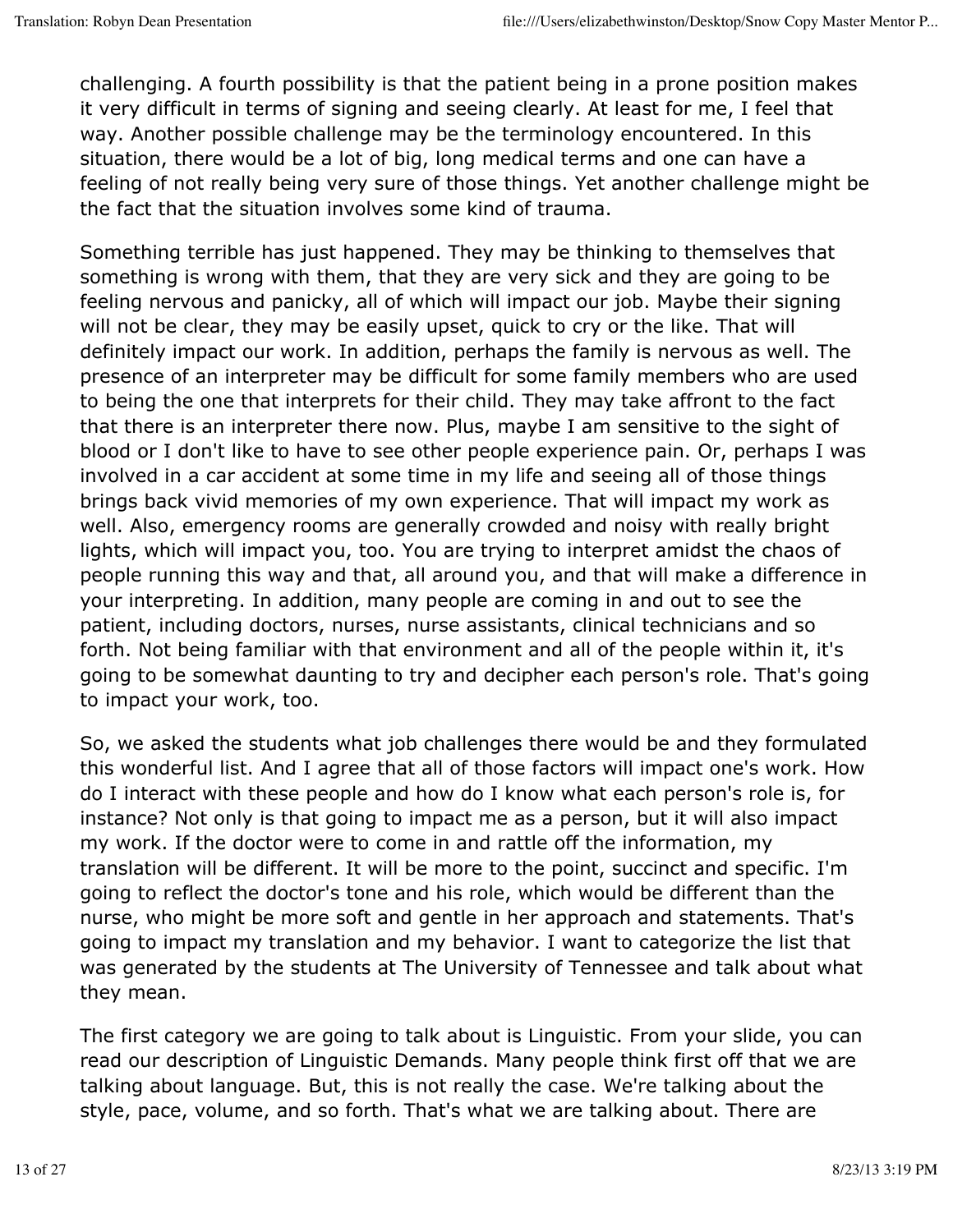some linguistic challenges in interpreting. The second category we call Environmental. That means all of those things that are happening specific to that location. Who are the people in that environment, for instance? What is the terminology in that setting? If it is a legal situation, the words that come up will be very different from a medical setting. Essentially, what special words or vocabulary are inherent to that environment. Also, this category includes physical considerations. For example, if the environment is hot, loud, dark, or what have you. Those kinds of things all relate to environmental demands. The third category we call Interpersonal. And in that, we are talking about the relationships between people. For instance, do we all know each other well? Perhaps I am a staff interpreter or I might be there as a free-lance interpreter. That is going to impact your work. So, it's the interpersonal relationships that are occurring with the people that are in that situation. Do the clients know each other well? Do I know them well? How well do people know each other there? The fourth category is Intrapersonal Demands and that relates to things about myself. This may be something like whether or not I like blood. If that is the case and there is a person laying right there in front of me bleeding, I'm not going to do a very good job as an interpreter. You cannot do a good job when you are presented with something like that. On the other hand, if there is someone who doesn't mind the sight of blood at all, they can come right in and do their job and interpret. But, if someone is feeling dizzy or weak because of it, that is going to impact their work.

back to top

#### **6. Demands, cont.**

Robyn Dean: Right now, I'd like to elaborate on each of those four categories of demands.

The first one, Linguistics, is generally the one most people find challenging in understanding what we are talking about. So, I want to make sure that concept is clear. That may take some time, but I'll use some examples for illustration and that should be helpful. Linguistic demands include style of signing and volume. How loudly is the person speaking? Are they speaking so quietly that you can't hear them? This will impact you interpreting. Also, the pace of someone's talking or signing is another aspect in the Linguistic category. Accent is another, as well as how clearly they are speaking. Perhaps that person is drunk and slurring their speech, making it difficult to understand. Physical position is another linguistic demand. Remember previously we talked about in the emergency room the challenge that would occur from the patient lying down. Physical limitations also falls within this category. Perhaps a person has cerebral palsy and cannot move one arm and therefore signs only with one hand. Or maybe they have lost the ability to use the muscles in their face and they can't use them in forming facial expressions. This would make it difficult to understand that person's signing. All of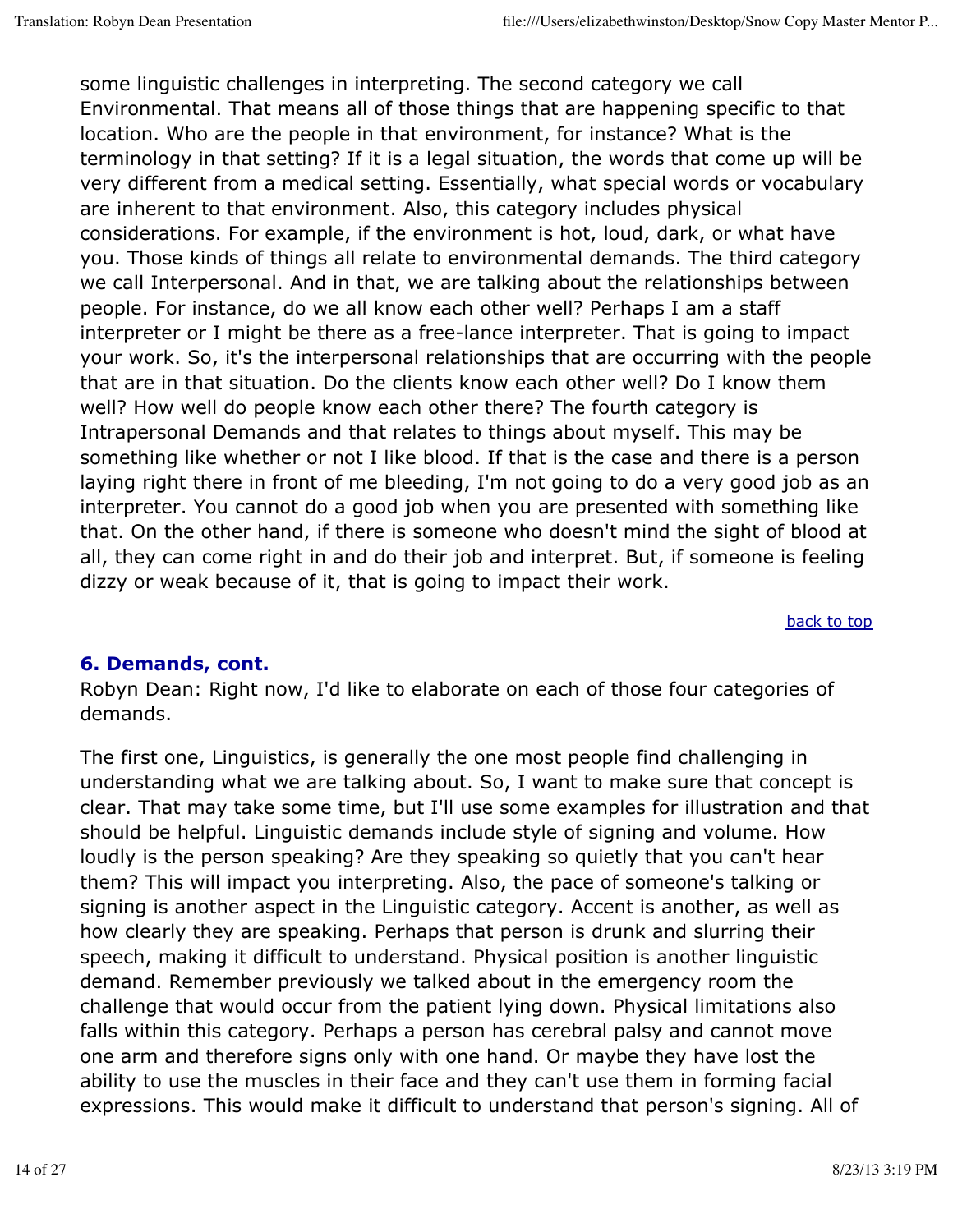those things fit within the category of linguistic demands.

Now, I want to go through the list that the students from the University of Tennessee generated and see which ones fit into the linguistic category. Your perspective may be different from my approach in some respects, but we'll see as we go along. I think that the patient 'lying flat' from that list is a linguistic demand. How can I understand, relay and receive information from the patient under these circumstances? Also, being drowsy or sedated would fall within this category. I would have to question whether that person could understand me. If they are so sedated that their eyes are closed, then they are not going to be able to see me at all. Or if they are so sedated that their signing is not produced clearly, that is a linguistic challenge for me. Another challenge, is if the person is nervous or panicky. This could alter the clarity of the person's signing, or make them sign very fast so that it is not very understandable. It makes it hard for me to get that information because they are nervous or panicky and thus, it is a linguistic demand as well. On your handout, I've listed each demand within this category.

The next category, Environmental Demands, is a really big one. It means more than just the job itself and really entails quite a bit more than that. It incorporates the goal of that environment. So, in the case of the emergency room, what is the goal there? It's not to treat and help a person who has been sick for a very long time. Because it is situated in an emergency room, it means something has to be taken care of immediately. The goal is to make sure they will survive and then to see a doctor again later. It's not about developing a relationship of long term care, but rather for serving a life or death purpose and then discharging them. Because that is what the environment is about, it can make things a little different in terms of interpreting. That environment may not be about ensuring the person understands every particular point and going into great detail about things. Each environment has its own goal. In the classroom, the goal is to educate. Sometimes, the goal may be social, which would be making sure that everyone feels comfortable and interacts with each other. The environment, whatever it may be, will change your behavior. The translation and the choices that you make will reflect what the environment is. Another aspect of the environment is the people within it. In the instance of the emergency room, this would include the doctors, nurses and all the other personnel. In a legal environment, there is usually a judge, lawyers, a defense party and so forth. In a classroom, generally you have a teacher, students, etc. And the people within the environment are also a part of the environmental demands. Also, this category incorporates visual access. In a classroom, for example, this might take into account if everyone can see each other. Also are there people coming in and out, walking in front of the interpreter? Is the lighting adequate? Is it too cold? That is also a part of environmental demands. In addition, in the instance of an emergency room, you may be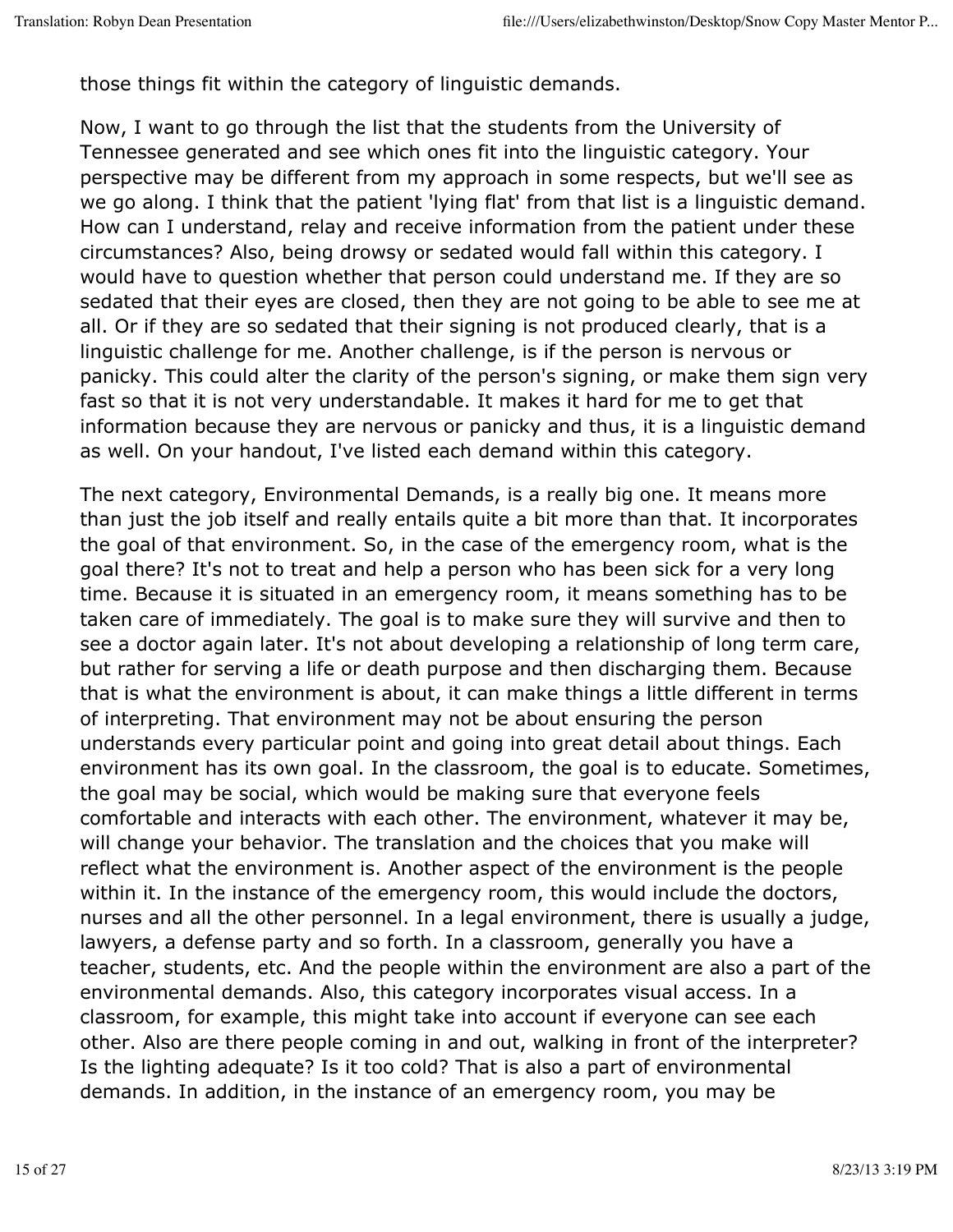experiencing a lot of background noise, distractions, and interruptions, which make it very difficult to focus and attend to what is actually happening in the communicative situation. This can affect your ability to do a good job.

The third category, Interpersonal demands, can be very complicated. If you'll recall, we talked about thought worlds. This interpersonal context is where we see thought worlds really impacting interpreting. This involves the relationships and what is happening with the people present. Whether or not the people are really good friends, or hate each other, or are meeting for the very first time will be a factor. So, as a skilled interpreter, you would be analyzing subtly the dynamics of the people involved. At the same time, I'm also analyzing myself and my own presence there. Is this the first time that I have ever interpreted there, for instance? Or is it a classroom that I've been interpreting in regularly and in which every one is very familiar with each other? Those kinds of things will impact your work and your behavior. Another consideration is the dynamics between a deaf person and a hearing person and their relationship with each other. The hearing person may be oppressing the deaf person. Or the deaf person may be [??6:17??] at the hearing person. Suppose the hearing person is a teacher. I have to wonder how they feel about me, another professional, being in their work environment. Perhaps, they feel as if it is an intrusion, or they may be fascinated and think it's a really neat thing to have an interpreter there. That is going to impact your work and your behavior, too. In addition, how the Deaf person feels about my presence there, or how I feel about them is another factor. Our relationship with each other might be that they feel confident in me as an interpreter and trust that I will do a good job. On the contrary, they may have a recollection of an interpreter doing a terrible job on another occasion and be loathing the fact that the person is here again. How each person feels about these things will also impact your work.

There are issues of power and authority to consider as well. Let's take the instance of a doctor again. The deaf person may be very deferential to the doctor, and very passively just take in information and acquiesce to the doctor. They may act that way instead of being more aggressive and challenging the doctor with questions. How those two people engage in the exchange of information will impact how you do your job. Plus, there is also the aspect of interpreting where your role is trying to manage the exchange of information. You may be having one person wait for a moment while you complete a translation, for example and be managing turn-taking within the communicative exchange. That is also going to impact your work. We're going to take a look again at the list that was generated by the students at the University of Tennessee. There are many professionals in an emergency room, such as nurses, doctors, clinical technicians and the like, coming in and out and this will impact your work. What is the goal there, too? Who are these people and what are they doing? And it's not only the professionals, but the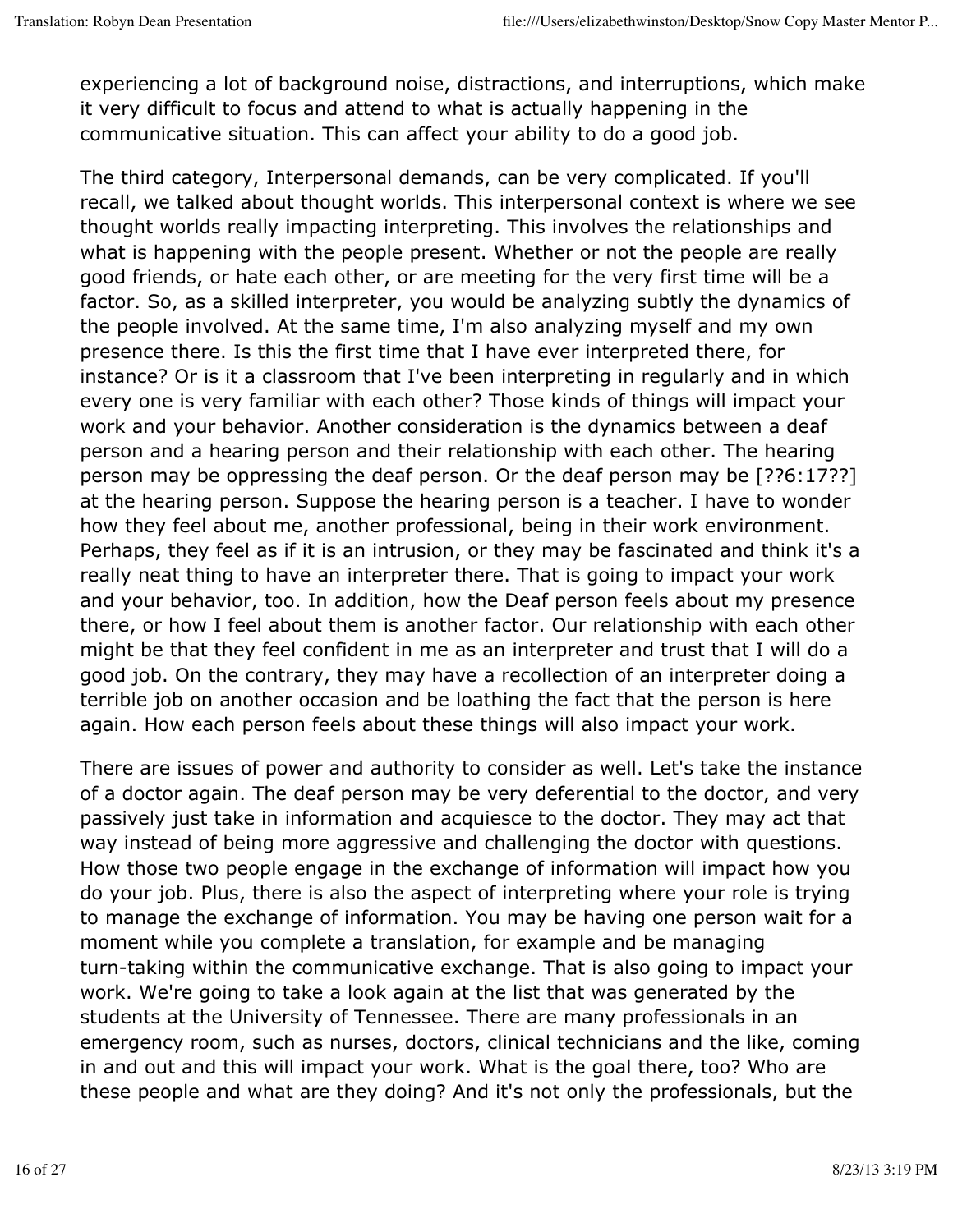family as well. This includes their response to their son or daughter, whom they cherish very much. Their response to me as an interpreter and how I respond to them are all considerations. Perhaps they don't like my presence there. How am I going to manage that interaction with them in that instance? That is all going to impact your work.

The final category is Intrapersonal Demands. As an interpreter, this means how I feel about what I am thinking or pondering. Perhaps, I have just been in a car accident myself and have been called to interpret in an emergency room for a person who has also been in a car accident. I may be feeling guilty, thinking about my own situation. Therefore, I may be having difficulty focusing on the communication and dealing with all of these people in the environment. It may be hard for me because I am having these mental intrusions due to my own terrible experience I've just had. Another situation may be that you are hungry. It's the middle of the night and you've been called to the ER and you are just exhausted. Are you going to be able to do a good job? You may be feeling and thinking to yourself that you are not doing a good job, not understanding this person's signing, and so forth. That will also be a mental intrusion. Perhaps it is a very critical, very serious situation such as a legal proceeding. As you are very consciously trying to make sure everything is explained clearly, you may be thinking to yourself that you are not doing a good job and feel concerned that you will be sued. Those are all mental distractions or interruptions that will impact your work. In addition, how I may feel about the lawyer or the judge is a factor. I may have a personal conflict with the judge. The deaf person may be a very good friend and it tugs at my heartstrings to see them in a terrible spot. That's all going to impact my work. My feelings about the environment will do this as well. Maybe I don't like classroom interpreting. I don't like kids. They are loud, and noisy, and running amok. Those are my own personal feelings. It makes it hard to do my job when I'm distracted by the thoughts that come from those feelings.

Those are all Intrapersonal Demands. For our examples that came form the Tennessee students, the example of being averse to the sight of blood would be an Intrapersonal Demand that impacts my work. Now, moving on… Well, actually, there is another problem. Suppose I am called out at two o'clock in the morning to the ER. I'm the only interpreter and I'm stuck there all by myself til six o'clock in the morning. I'm all on my own and have no one else to call for help. There may be something that is really bothering me. I'm wondering whether or not I'm doing a good job. I don't have a supervisor who I can ask to look at my work and who I can address questions to. There is no one to provide support and counseling to me. This is another intrapersonal demand that we may encounter. Most interpreters work alone. Doctors have other doctors; nurses have other nurses around. Other professionals are surrounded by their colleagues, but I'm on my own. If I am stuck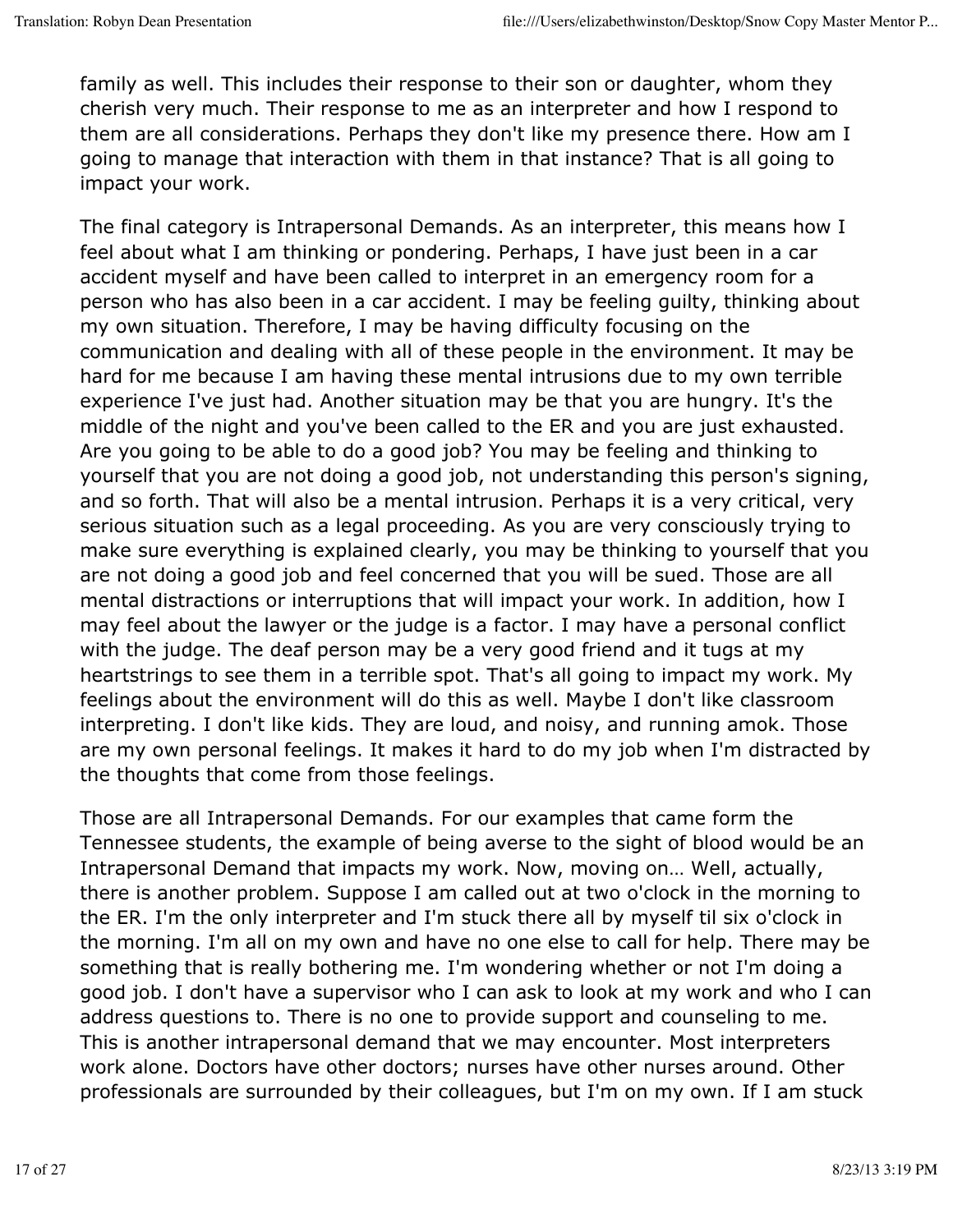and, for example, don't know how to handle something, or don't know how to sign a particular concept or don't know if I am interpreting something clearly, I don't have anyone who I can go to with these questions. And I need to make that decision right there, in that moment. This, too, is an intrapersonal demand.

back to top

### **7. Controls**

Alright, so now we've talked about demands. In order to follow through on the rest of the theory, we need to talk about controls. From what we've talked about so far it would seem that interpreting is extremely difficult and demanding with a myriad of different requirements. But, it's possible that one could have really amazing controls that match the demands required and you could do a good job and be a healthy worker. First, I want to describe what is meant by control. Sometimes that word is not necessarily the best word to describe what we mean in this situation. Control is about whether or not I am able to make decisions, or able to intervene and do something. It also entails my knowledge, training and know-how. So, the sign that actually means to control something is not the best choice in this context. So, I will use a "shaken C" sign for control. I'm not talking about reigning in and controlling something. Rather, it's about what resources I have that I can bring to bear on my job.

Controls can be a variety of different things. Control can be behavior. In the instance of turning off the lights, that is my choice. My behavior could be that I tell the speaker that I can't turn the lights off. That's something that I can adjust my behavior to and make a choice about. Control can also be making a translation decision; that is, the words I choose to better communicate a particular concept. The example we talked about before with the phrase, "What's going on with you?" In a doctor's office it may be singed as asking if the person is sick, what is bothering them, or what is wrong. Those are choices I make in terms of the words or signs associated with the translation. That's a control because it is my choice. I know that a doctor tends to ask a person what is wrong or if they are feeling sick and phrase it in English that way. Sometimes a control is as simple as my own attitude and what I come to accept myself. If I go into an interpreting position and I notice that someone is chewing gum very loudly, it could be that it is something that I recognize, but that I also accept and then move on. If I don't make myself aware of that, it may be something that will continue to bother me on an unconscious level. This bothersome distraction may annoy me so much that I won't be able to do a good job. When I walk into an assignment I get my bearings and establish my framework. For instance, I notice the gum chewer, and that a light in the background is blinking, so I'll consciously make myself not allow things to bother me. It can be as simple as making ourselves aware of it and being okay with it. In our situation with the doctor, it may be that the patient doesn't understand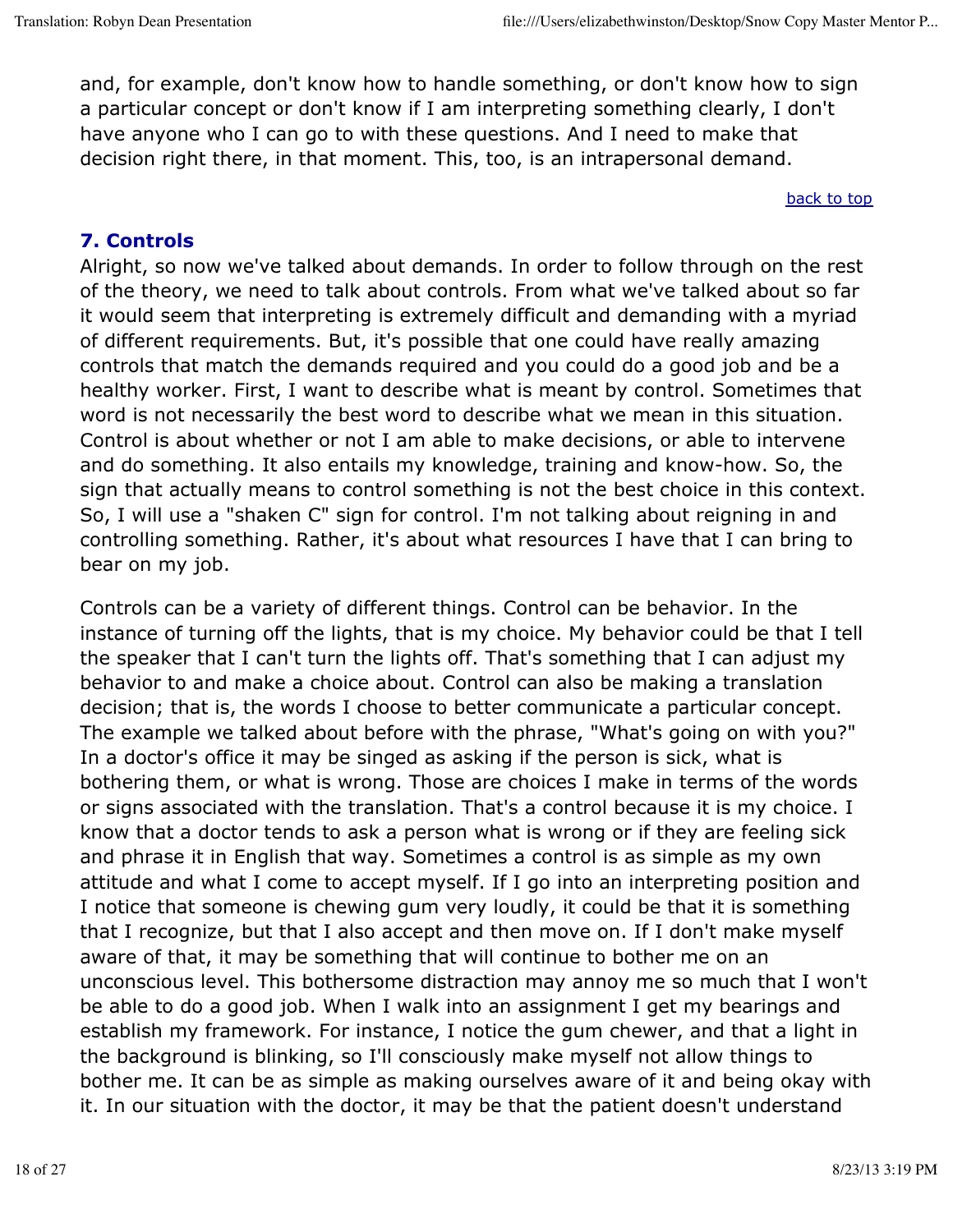the ins and outs of the medicine, even after several in-depth explanations. It may be a matter of coming to an acceptance that the doctor has done his job, I've done my job, and that's just the way it is. That's another kind of control; just letting go of those worrisome aspects that we might perseverate on and just being okay with it. Previously, we were talking about going into an interpreting assignment and noticing someone chewing gum. That's not likely to impact my translation. It's probably not going to impact my behavior either, where I would ask that person to throw away their gum. If it's not a translation decision, or a behavior decision, then it is just something to say "oh, well" about, accept and move on. When a demand comes up, then, we have to consider those three things: will it impact my translation, will it impact my behavior, or is it something to just accept? The choice made is based on which fits best with the demand that has developed.

Now, I want to talk about the different kinds of controls. It relates to the time frame when you engage that control. It can be before an assignment, during an assignment, or after the assignment. We call the controls you use before a job pre-assignment controls, and that means my education, training, and experience. Now that can be an Interpreter Training Program, continuing education workshops, or another degree perhaps. It could be my experiences related to interpreting or just general life experience that would help me make predictions about what can happen. It doesn't necessarily need to be formal interpreter training, but can just be any experiences we've had. Plus, we go to interpreting courses and so forth. As we gather and gain information, sometimes we can apply that information to our work. Schooling, experience and such are all pre-assignment controls. Let's suppose I am interpreting for a company's training workshop and I ask for the workshop documents, or on my own initiative I go on the web and find out information about what the company is doing and the company's executives. What we do in preparation for a particular assignment is also a pre-assignment control. That's not necessarily the extent of it, though. It might entail calling my team interpreter and having a dialogue with them about next week's job. All of those things, whatever happens before the actual job itself, we call a pre-assignment control.

Alright, now I've actually arrived at the job and start to formulate in my mind the other controls I have at my disposal. Our slide shows different examples and this is not the extent of possibilities for assignment controls. Really, it can be anything that you might think of, too. Previously, I talked about attitudinal acceptance and being alright with someone's gum-chewing as being a control. If I am in the ER and there is a lot of blood, to which I am sensitive, I may just keep repeating to myself that it will be okay. Or I may be self-monitoring and thinking to myself that I am doing a good job here. Another kind of control, then, is the attitude we adopt. There's also direct intervention and that means if there is something I notice that is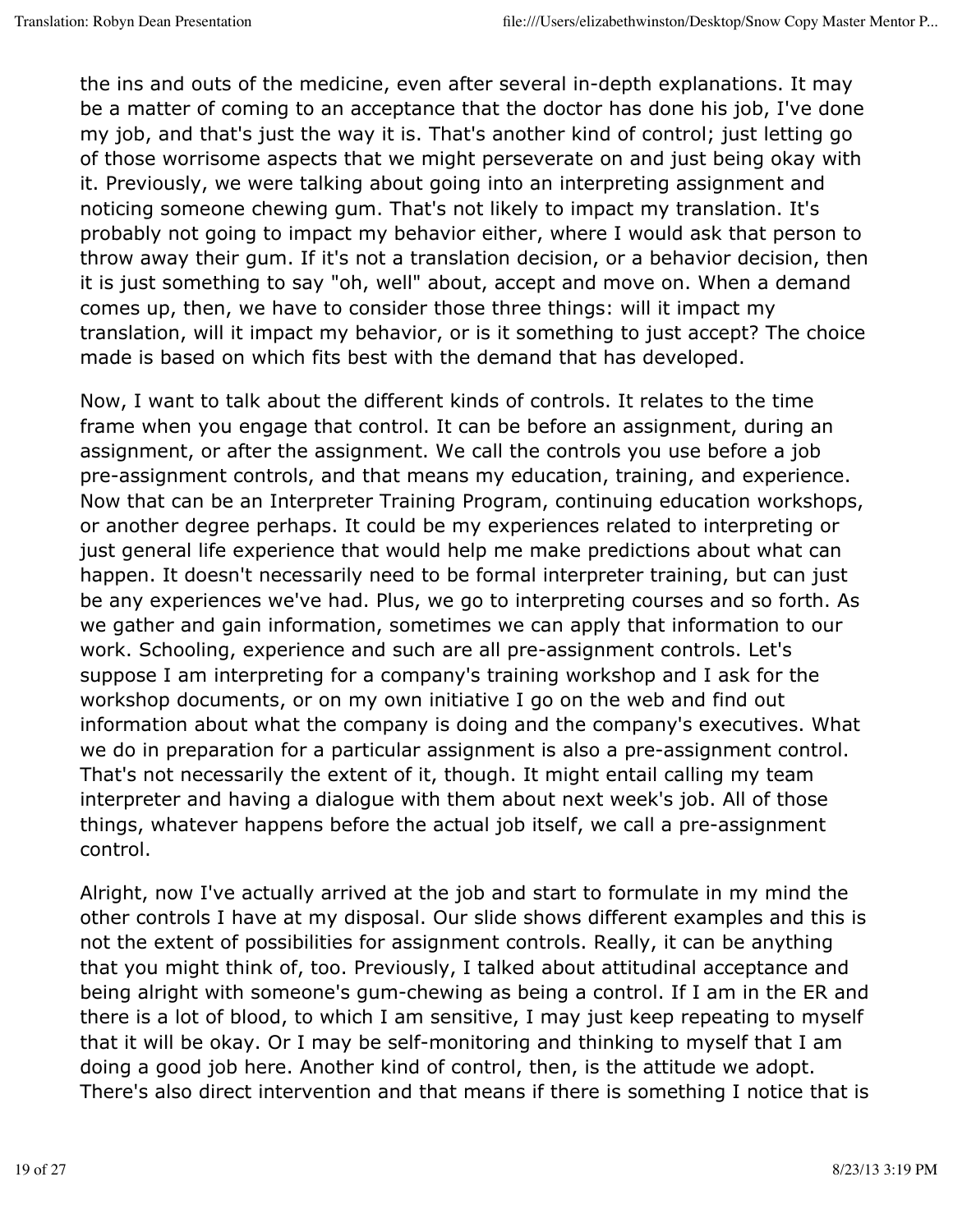bothering me, a blinking light for example, I determine my behavior in that situation. Another control within the assignment is a translation decision. If I'm at a doctor's office, I keep in mind what my goal is and I am aware of the environment, and the translation will then be successful and clear. Relationships are also assignment controls. If I arrive at the job and there is a Deaf person there who signs so rapidly they are difficult to understand, that's a demand. My control in that situation, though, is that I've voiced that lecture for that person time and time again. I know that person and we have a prior relationship and based on trust in my work. That's my assignment control that meets that challenging demand. Also, there is the Code of Ethics within our profession that is a guideline for us. This is a control, too. Another assignment control is role metaphors. You are familiar with the window, conduit, machine, the bi-bi and other models; all of those ways in which we think about our profession. I think that's a control. It's no necessary to disregard some as being "old news" because they are still useful to us.

For instance, I'm invited to a job that involves something very technical and both of the people are extremely knowledgeable about the material. I, however, have no experience with it at all and am clueless. Then, I feel more like a machine. It's not a case of me figuring out what the meaning is behind what they are saying. It's more a situation of me passing information from one person to another. The behavior is appropriate for the situation, which is that these two people have a relationship and shared knowledge, and that's a demand for me. But, my control is that I can follow a particular model of passing information back and forth. When the job is over, that is not the end of the controls available. There are opportunities for utilizing controls after the job as well. We can meet with our supervisor and explain about the recent job interpreting in the ER with all that blood. We can seek their advice about what we should do in that situation. Seeking advice is a control for me so that I am prepared and know what to do the next time. Sometimes, it's not a matter of going to someone for advice, but rather seeking out another interpreter to vent and commiserate with each other. Sometimes, within that process of venting, the control is getting together with a friend or doing something relaxing because you've had a bad day. Seeking out someone to talk with is a control.

There's also the control of follow-up, which is important. Perhaps I've been hired and I make sure to explain some things clearly to them. In the situation of turning off the lights in the classroom, if I chose not to and just leave it at that, it might hinder the relationship. When the actual assignment is over, however, I can go up to that teacher and explain a little bit about why I did that. That's an afterassignment control. It's important to sustain those relationships because you might be working together again in the future. You really want a relationship to be strong and good; it's much better that way. Let's say I am interpreting in a legal situation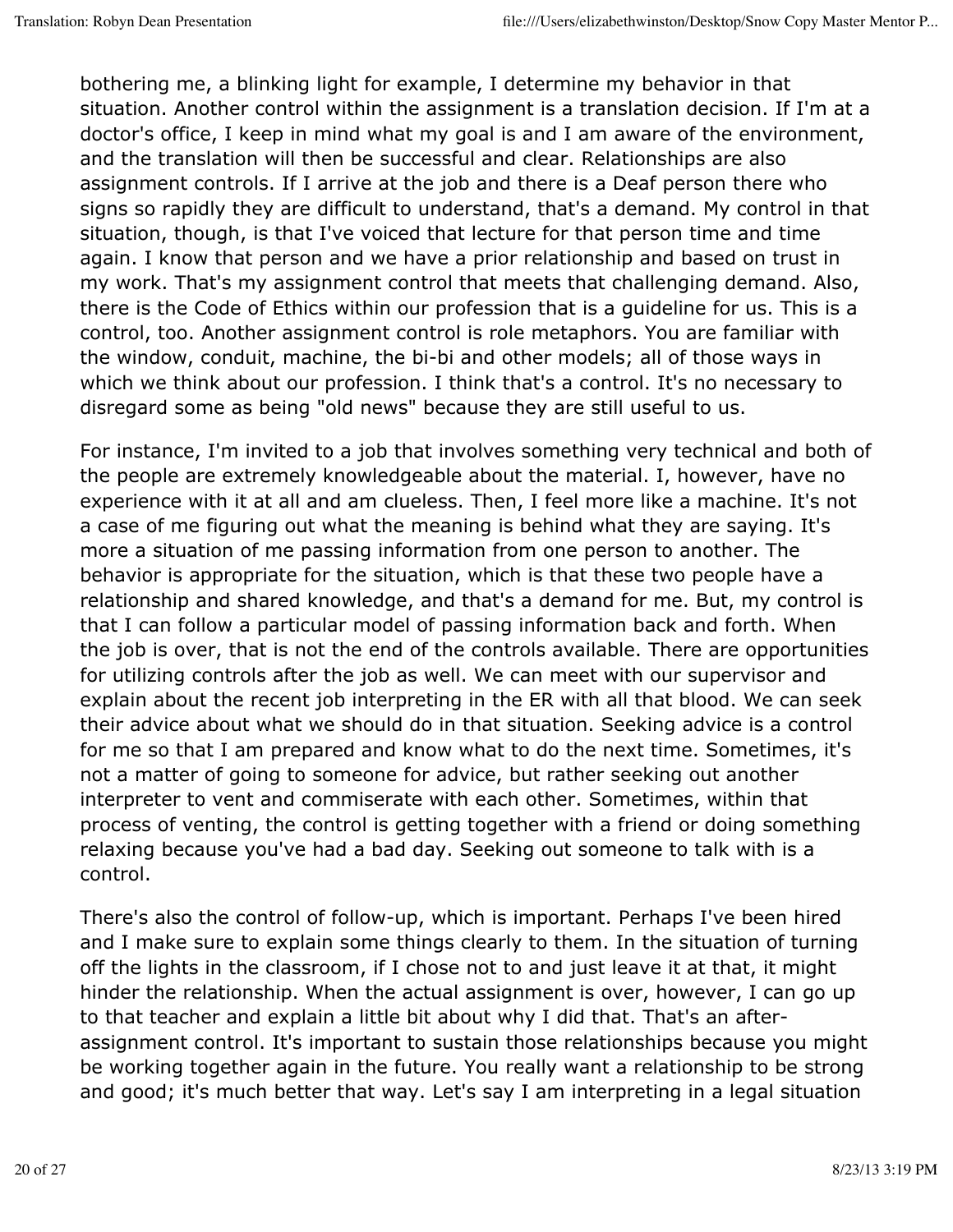and there are lots of very big, technical terms that are way over my head. After that assignment, I go to a legal interpreting workshop and learn all about those, adopting them as a tool. That's a control, too. The different kinds of controls, then, are based on when they happen: before, during, or after an assignment. Sometimes, when a job is happening, you are internally thinking to yourself that it's not a really good idea to address the problem at the moment, but rather to put it on hold. You know that it's a better time to do that afterwards. Recognizing the demand and then analyzing which control to use, whether it should be before, during or after the assignment are how you match the two up. Another control is self-care. Many interpreters love to have massages or they go to meditate or something like that. That's a kind of control. Maybe you've been interpreting for a group therapy session where all the people are depressed. All their comments are very depressing and it just gets you down, feeling terrible for everyone's problems. You begin to think about how you can sometimes get depressed, too. A good idea in that instance, as a control, may be to meditate and change your frame of mind. That, too, would be an after-assignment control.

back to top

#### **8. Benefits-D/C Supervision**

Bob Pollard: That's our application of Demand-Control Theory to interpreting work. You saw that interpreting work cannot be analyzed simplistically. We borrow Demand-Control Theory and apply it because interpreting work involves so very many different kinds of demands. You saw that we like to categorize these different demands into four groups: Linguistic, Environmental, Intraperson...excuse me, Interpersonal, and Intrapersonal. Then, we discussed the different kinds of controls you can use for responding to these different demands to make your work more effective. You heard about pre-assignment controls, assignment controls, and afterassignment controls. Perhaps now you have come to realize that the interpreting profession is similar to other high demand professions, like doctors, lawyers and so forth. You do your best, most successful work when you realize what the demands are that you are facing and also realize the controls you have at your disposal. That will enable you to know how to best respond to those demands in your professional role. Now, we are ready to discuss how you can teach and supervise students using this theory.

Robyn Dean: In your papers, you also have our chart that has columns for Linguistic Demands, Linguistic Controls, Environmental Demands, Environment Controls, and Interpersonal and Intrapersonal Demands and Controls. Students can document and make notations on the chart. In the papers, there are also several examples that remind us of what some of the demands are and how we can handle them. You can follow those examples or you can out down some of your own ideas for what the demands and controls might be within a category. In addition, the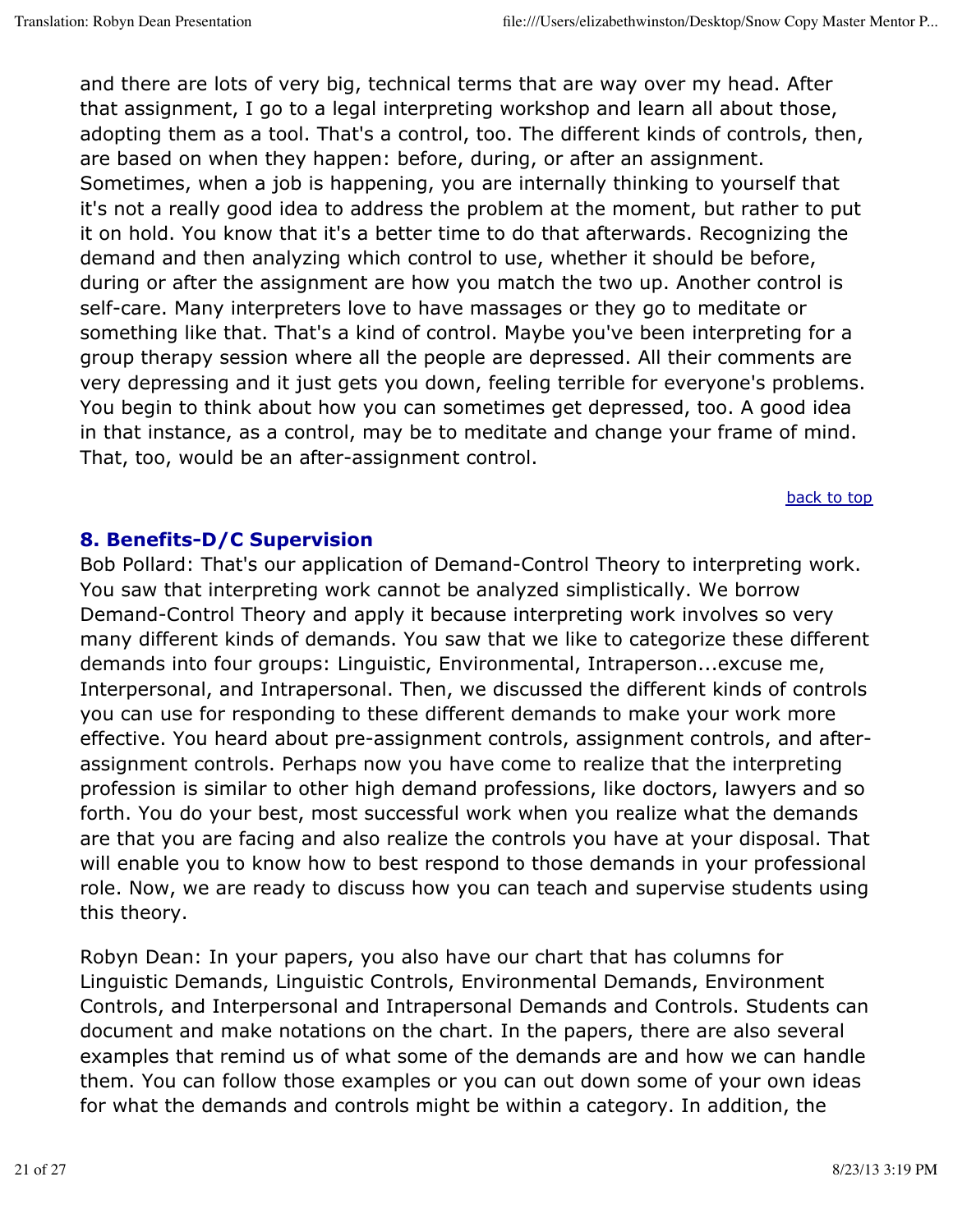student can use that chart while observing you work. They can look for and notice instances where demands occur and make notiations on the chart. For instance, they can look for environmental demands and note that there is some noise over there, or two people don't seem to like each other, or the Deaf person is very friendly and easy to work with. They can write down all of these observations and what they analyze while observing your work on the chart. And then the student can watch for what controls you use.

I'd to summarize the point of using the Demand-Control Theory in supervision. The theory provides structure. The whole idea of "it-depends" is alright as an example, but it doesn't give us a structure or framework within which to work and to talk about why we make our decisions. The theory gives us a framework to talk about why we made the decisions we made and identify that instinctual level of decision making. The theory helps us bring something that is on a subconscious, instinctual level out into the open and makes it more clear. Plus, as the slide says, we can talk about content. As interpreters, most of the time we don't talk about content. Content, for example, might be legal or medical terminology, or talking about who would be in a medical setting or a legal setting. There's no direct instruction of that; we learn it on the job, yes. But, when you supervise students, using this framework, you can discuss these content issues when talking about Linguistic, Environmental, Interpersonal and Intrapersonal Demands. It's also not limited to just listing off all of those demands, but you can talk about the controls, too. If a patient is ready to be given medication, for example, but as the interpreter you know that you really need some time to complete an in-depth explanation, you can ask the medical personnel to hold off on administering the medication until you can complete the translation. That's a control. It's something we can teach students so that they develop an understanding and awareness of that. Now you can teach students your many years of experience and trial and error within the categories and framework because it provides an instructional form for students to be able to learn it. Students can then consciously think about and predict demands and controls in a given situation. It's not only teaching students example after example. It's the same idea as the metaphor for giving someone a fish. If we teach students to follow that structure and that form, like in the metaphor, it is the same as teaching someone how to fish. They can go into an interpreting assignment and think about the Linguistic demands, the Environmental Demands, and so forth, conducting that analysis on their own. The student can do this analysis instead of being limited to recalling an example where the teacher said such and such happened and trying to use that information even though the students' situation may be a little bit different. With this theory they can generalize what they have learned to a much broader extent.

In your information, you do have specific examples outlined, like an emergency for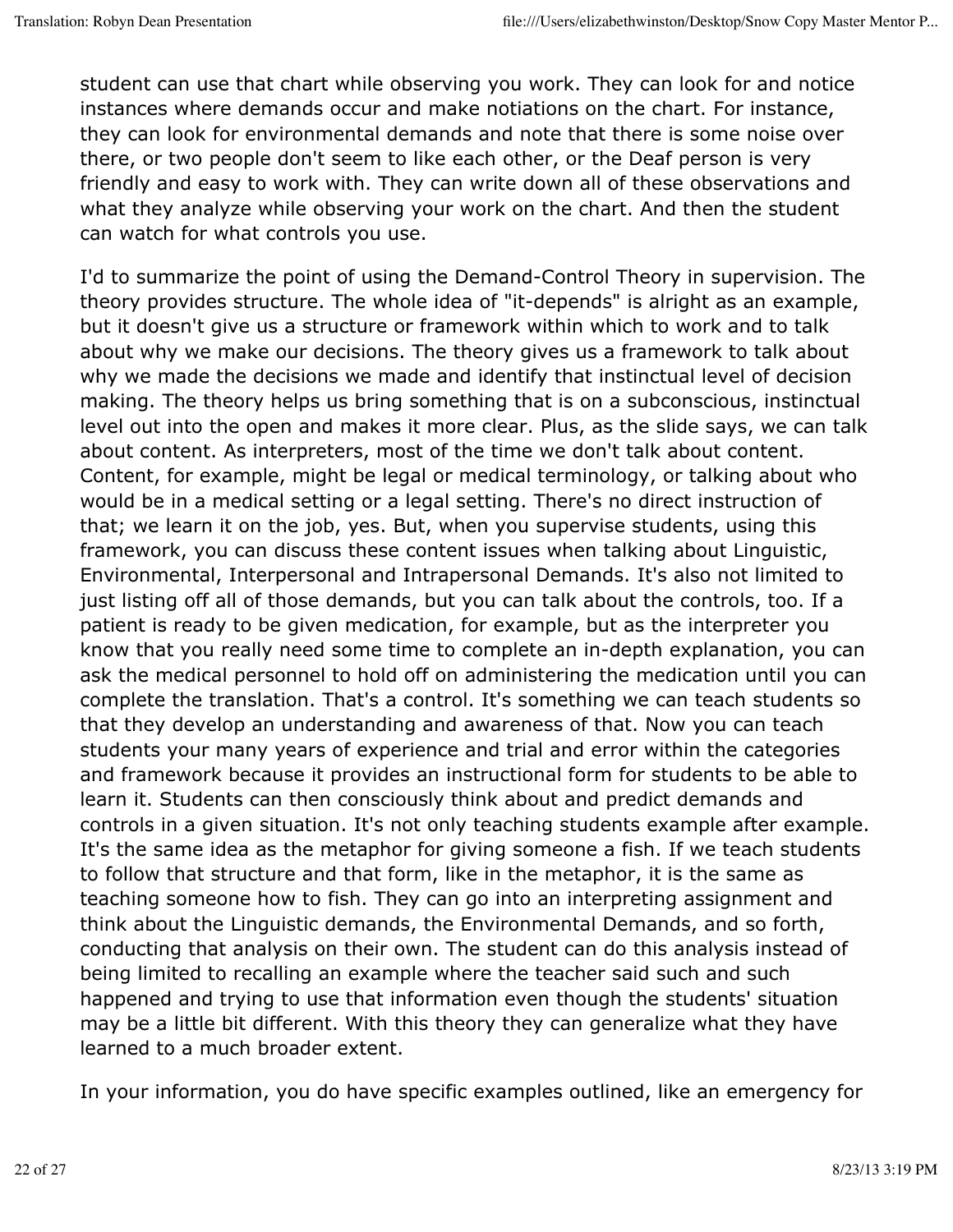example. There are the kinds of demands that would fall within each of the four categories on your paper. So, you can see for yourself how easy it is to divide the information into the categories and formulate a list, thereby getting a better sense of the job. It helps students see things clearly, and it helps you see them clearly as well. Plus, this theory helps with specific situations you might encounter. Let's suppose you are interpreting for a person who is mentally retarded or for some other reason has limited language skills. The theory provides a way for us to figure out why different people do things one way or another. This theory helps us to know in our own interaction how to handle the client, the other professionals there, what's happening within ourselves, and the environment. You have that within your handouts and it shows how that works with Demand-Control Theory. ON your own time, then, you can peruse those papers and get a sense of how the theory is not just "one-track," but rather how it can apply to a multitude of different things.

The last item...Well, actually not the last. Another benefit with the DC Theory is that students can use it for learning anywhere. There doesn't need to be deaf people or interpreters there. The student could go to the theater for a show. There are no deaf people there, no interpreters there. And yet, when they sit down, they can begin thinking about what the demands would be were that to be an interpreting situation. They might identify, for instance, that a speaker system would block sight lines, or that within that environment the goal is entertainment. They could recognize the people present as the stage manager and the actors and consider who they would approach for questions and information. The student could analyze interpersonal demands and consider the relationships between themselves and the audience, questioning whether they feel comfortable or awkward in the presence of an audience that they don't know. The student can examine Intrapersonal demands and ask how they might respond in the situation of a theater. For instance, they might recognize that they like being in front of a large audience because it makes them feel energized and inspired. Students, therefore, can make any setting into a learning experience. Perhaps they go to their own medical appointment, or a legal proceeding and analyze those situations regardless of whether or not they are interpreting, and learn on their own. Another wonderful benefit that I feel is really important is that it depersonalizes interpreting work. We have a tendency to go into a job and if we feel lousy about it, thinking we did not do a good job, we beat ourselves up. We'll blame ourselves and believe we are a bad interpreter. A better approach is to look at the situation and analyze it for its demands. We may recognize that the situation was really difficult and we felt stuck and unsure of how to respond. There can be an understanding that perhaps the controls were not matched to the demands and that I really need more training or education. I may have believed it would be simple, but going in I discovered that I actually needed more study and training about that particular subject. The result is that the analysis becomes more objective. It's no longer about me personally.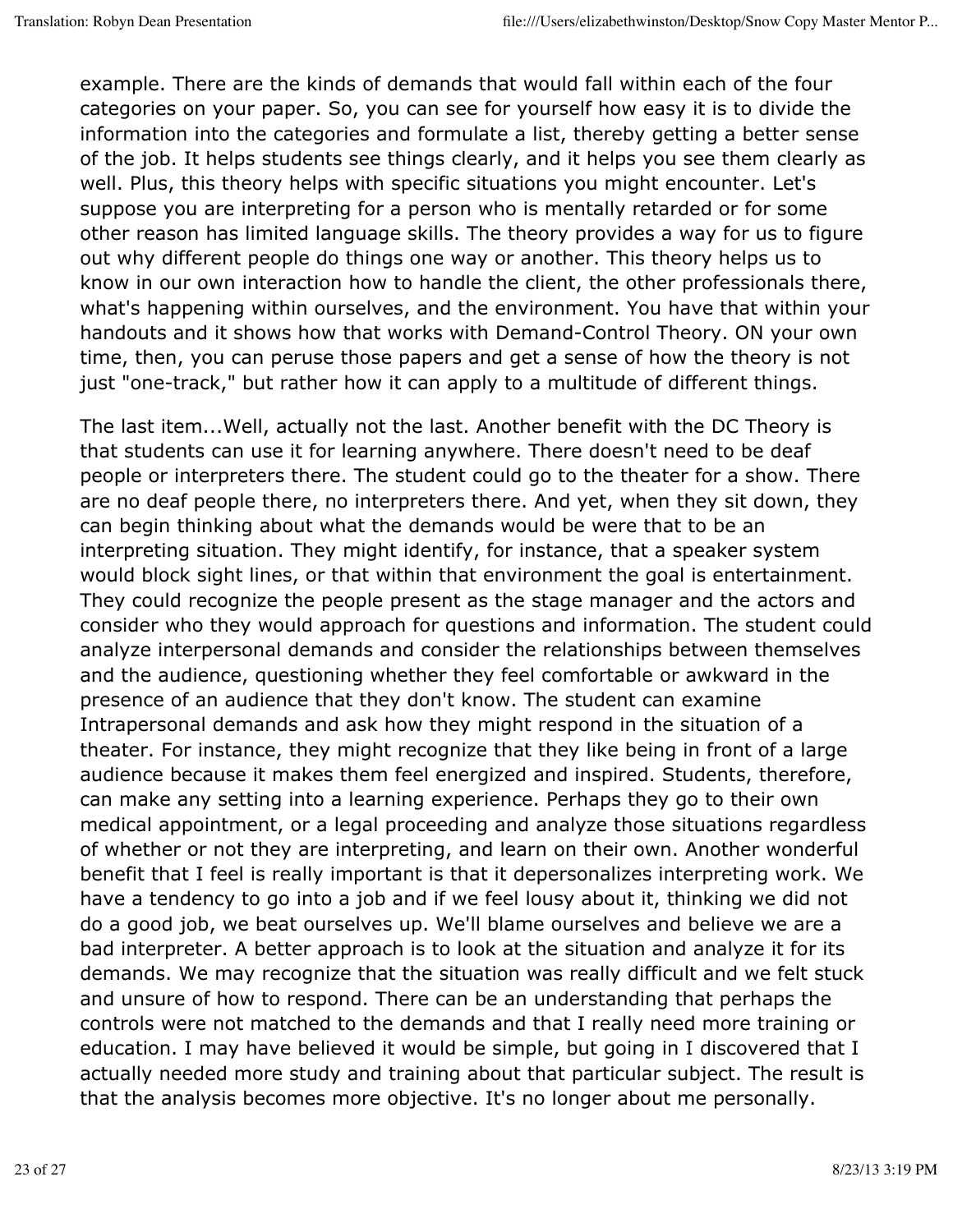Instead it's about the job, what the job required and what may controls were. So, it's not about me being a bad interpreter, but about not having the controls needed, whether it's education, experience, or training. Sometimes we know beforehand that we can't do a particular job. But, sometimes we don't know until we get in there and experience that it is more than we are able to handle. Rather than blaming ourselves, it can become a learning experience when we look at it through demands and controls. We can then know why one job was really tough while another was very easy. And we can know why another interpreter placed into that job that was easy for me would experience difficulty. Because we have different controls. So, it helps to analyze and talk about the different decisions we make. It takes the form not of the decisions being good or bad, but what the consequences are for that decision. There can be positives and negatives identified, but that is all done apart from me as a person. And that can help your students understand why something happened. Sometimes we feel in our gut that we are not doing a good job. Maybe there is a student who doesn't have confidence in themselves, making that an intrapersonal demand for them. With the theory, they can then understand that the reason they are feeling as if they are not doing a good job is because of that lack of self confidence in that environment. The theory provides structure for looking outside of ourselves as a person and analyzing the work objectively. Another benefit for analyzing our work with this theory is that we can talk about the work with other people. This may be another interpreter and we can explain the work and the reasons behind a decision we made. The other interpreter can understand because the two of you share a common vernacular. Plus, you can finally apply language that other people outside of the field can understand. In the instance of the emergency room and all the blood, you can explain that it was making you feel weak and they are able to understand why it was a difficult job for you. Or, you could use a control and ask for help. You can now explain why an interpreting job is difficult. For example, you might tell the person that there is quite a bit of lag time involved and so you will need a little bit more time from the speaker. That can be a kind of control. Now you have at your disposal words and language that you ca use to explain to people the intricacies of your job, instead of the frozen statement of my job being the facilitation of communication between two languages and cultures. You do a lot more than that. If you want to explain this to someone else, you can use the theory to help that person understand clearly.

In addition, sometimes it can be important to explain your translation choices to a deaf person. The deaf community can get a sense of what interpreting is really all about. Now, more and more deaf people are joining our field as deaf interpreters and learning the complexity of it. Learning that it's not just hearing a word and making a sign, hearing another word and making a sign, and so forth. It's not that simple a process. It's not even as simple as hearing words, processing them in our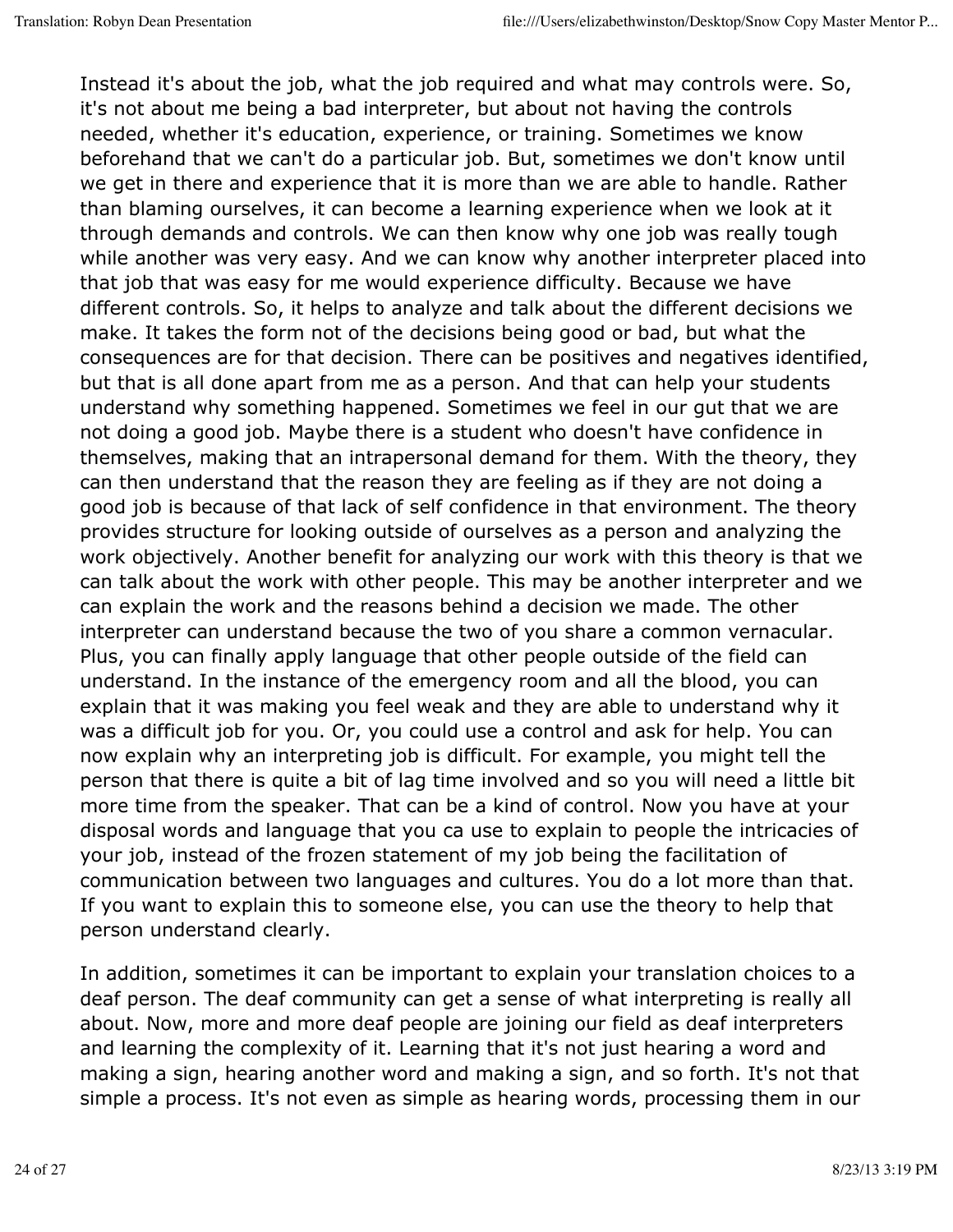minds, and then signing something. More and more, both hearing and deaf people are gaining an understanding of the complexity of interpreting work. Also, using the theory, we can link up with interpreters of spoken foreign languages and make a connection between our work and theirs. We are able to engage in a dialogue and help each other on a professional level because now we have the same language using this theory. That language or vernacular of the Demand-Control Theory that we've provided to you is: demands, controls, linguistic, environmental, interpersonal, and intrapersonal. Those four categories provide the language of the Demand-Control Theory and are what help people analyze their work and analyze themselves. Whether or not the decisions made are effective will determine if it is an active job or a stressful job. When we share with other professionals, with deaf people, and with colleagues within our field, the common language is those four categories of demands and controls. That helps to build the structure of what interpreting work involves.

back to top

#### **9. Advice to Mentors**

Robyn Dean: Bob Pollard and I teach this Demand-Control Theory periodically and most of the time, students feel a bit overwhelmed with all of this. It's something that they are not really used to. And yet, while they are hearing the information they are actually confirming what they already know. They seem to appreciate and really like that now they have this new language to describe the behaviors that have been occurring all along. But they don't necessarily feel comfortable where they've integrated all of this new information. That takes time. Most of the students tell us that in the beginning they didn't really understand everything. But, within a few days, they could see where it all fit. And that has been a common pattern of feedback. My suggestion is not to look at his information like it is a college course where there are pressures to study and read the research articles again. It's important to examine the handouts and read the articles, of course. But, my recommendation is to go somewhere and do your interpreting job. The sit down and think about those four categories we talked about. Really ponder them. Identify and recognize some of the those things and you'll get a better overall understanding of the material. Remember our four categories. Look for what would fall under Linguistic and ask why it is important. Identify the environmental factors, like who the people there are, what the goal is or if it is loud. You can really start to analyze and look for those things. Recognize the interpersonal issues. Look at your relationship with the deaf person, the hearing and deaf person's relationship with each other, etc. The last is really important: what we are feeling within ourselves. It's the one we tend to neglect. Be aware if something is damaging to you. It's important to recognize those things, because ignoring it will impact your work. By accepting it and moving on, one can do a much better job.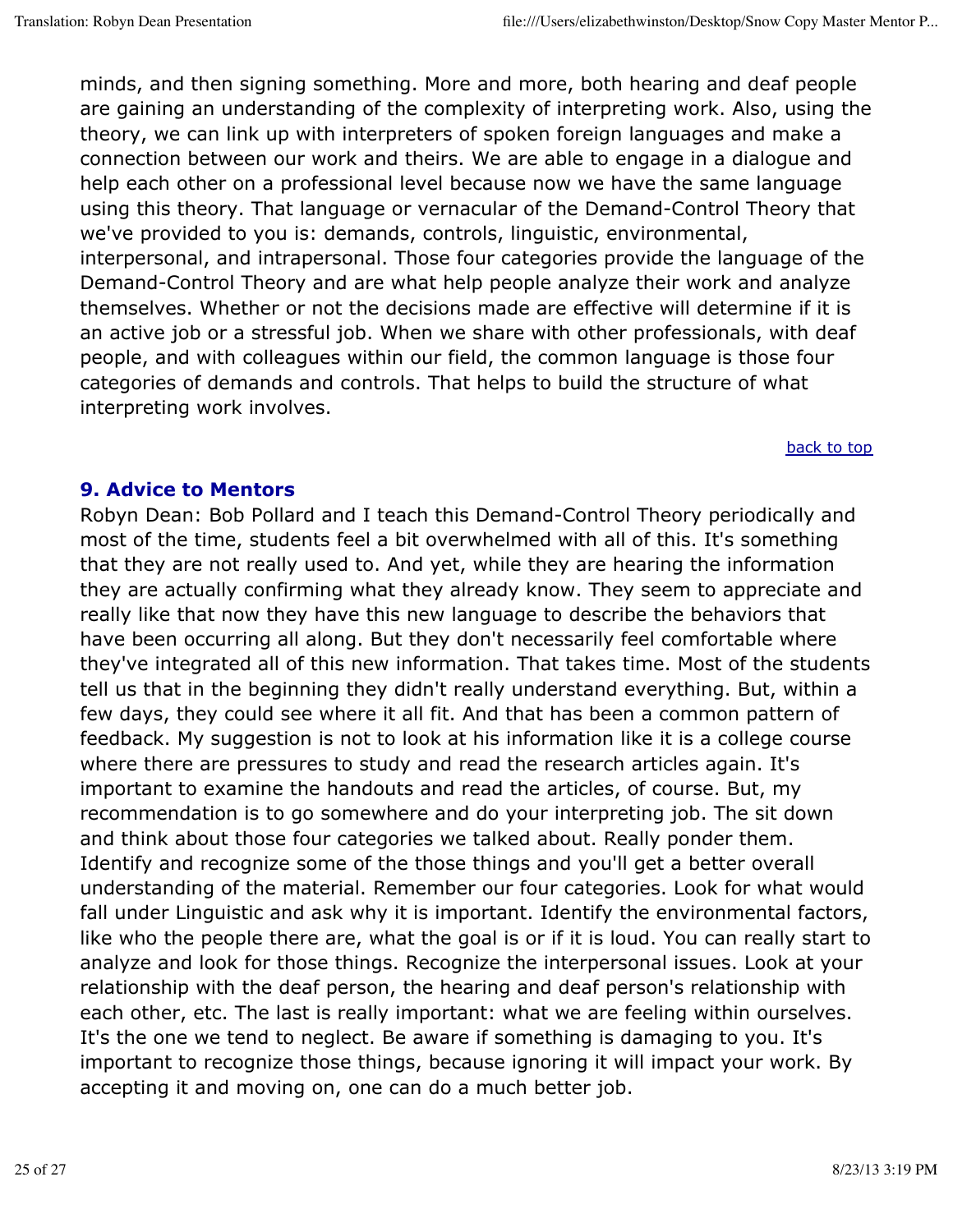Analyze your assignment and look for things in all four of those categories. Then think about your controls. Before you arrived, what were your controls for that job. Maybe you've gone to that assignment a number of times, so you have a comfort level, a familiarity, which acts as a control. During the job, did you notice something special or out of the ordinary? What was that demand and how did you respond to it? That impacts your translation and your language choices. Those are demands that are in the moment. Then, after the assignment, did you follow-up with someone? Did you speak with a supervisor, or another colleague perhaps? Or did you think to yourself that you are never going to take that job again? Or did you go out and meditate for five minutes? Examine each of those points in time in which you can respond to the four categories of demands. We feel that if you go out with the theory in mind, with your next job and subsequent jobs, it will start to gel for you. The information won't be out of your reach. The theory is very practical and highly applicable to your work. Rather than the theory being a fuzzy, hard to grasp concept, it applies very well to your work and as a result, the theory becomes much clearer. Bob and I expect that many people will struggle with some of the concepts of the theory. That's alright. I mean, we've been working on this for eight years. When someone comes up with a new theory and it generates a lot of discussion, both about its positive and negative aspects, that's great. We want that kind of discussion. The lecture, articles, readings and so forth are a starting point for on-line discussions. Bob Pollard and I will be available for joining in and engaging in these discussions, helping to make sure things are clear. Also, we are also there to talk about what worked well and what may not have worked well. We expect to hear a lot of different opinions. The two of us will be on-line with you during those discussions. I've been working with this theory for six, seven, …eight years now. And it has really helped me a lot. It's helped me in supervising students, in teaching, in understanding my own work better. What I've recommended for demands and controls are just my ideas. Those are fine, but you don't necessarily have to do what I've done. That's the whole point of the theory: to provide a structure, a framework. We can discuss what one person feels an appropriate control might be and how another person might see it differently. This will help in creating an understanding of our role, our profession, and the implications of our work. It is our hope that after you start to use this theory and apply it to your own interpreting work, as well as your work with students, that it will help you gain, as it did for us, a better framework and overall understanding of interpreting. Thank you.

back to top

# **Provided by Project TIEM.Online, University of Colorado Funded by a grant from the Department of Education (H160C000003)**

#### **© Project TIEM.Online Boulder, Colorado**